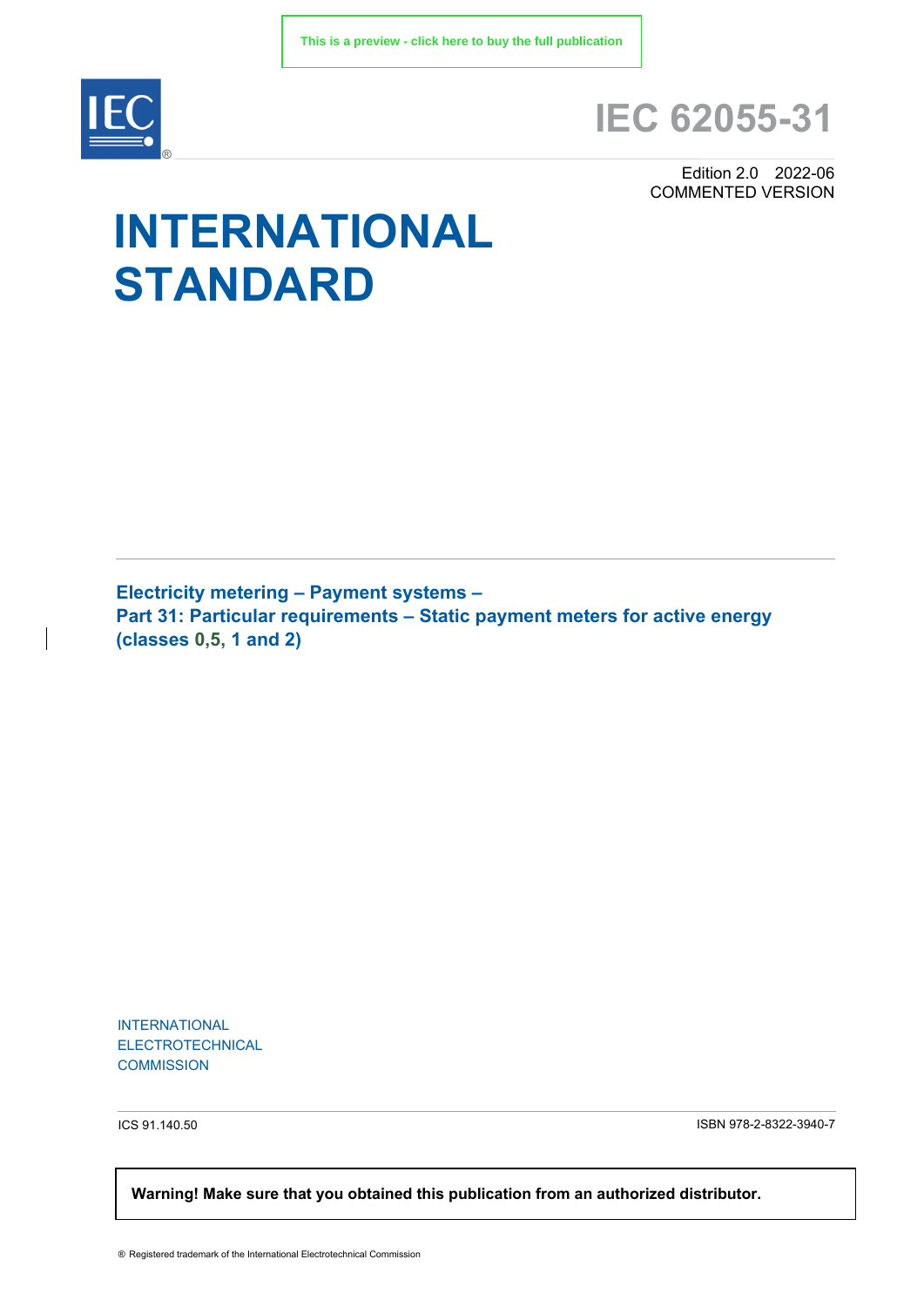$-2-$ 

IEC 62055-31:2022 CMV © IEC 2022

### **CONTENTS**

| 1 |                |                                                               |  |  |
|---|----------------|---------------------------------------------------------------|--|--|
| 2 |                |                                                               |  |  |
| 3 |                |                                                               |  |  |
|   | 3.1            |                                                               |  |  |
|   | 3.2            |                                                               |  |  |
|   | 3.3            |                                                               |  |  |
|   | 3.4            |                                                               |  |  |
|   | $3.5 -$        |                                                               |  |  |
|   | 3.5            |                                                               |  |  |
|   | 3.6            |                                                               |  |  |
| 4 |                |                                                               |  |  |
| 5 |                |                                                               |  |  |
|   |                |                                                               |  |  |
|   | 5.1            |                                                               |  |  |
|   | $5-3$          |                                                               |  |  |
|   |                |                                                               |  |  |
|   |                |                                                               |  |  |
|   | $5.6 -$        |                                                               |  |  |
|   | 5.2            |                                                               |  |  |
|   | $5.8-$         |                                                               |  |  |
|   |                |                                                               |  |  |
|   |                |                                                               |  |  |
|   | $5.9 -$        |                                                               |  |  |
|   | 5.3            |                                                               |  |  |
|   | $5.11 -$       |                                                               |  |  |
|   | 5.4            |                                                               |  |  |
|   | 5.4.1          |                                                               |  |  |
|   | 5.4.2<br>5.4.3 |                                                               |  |  |
|   |                |                                                               |  |  |
|   | 5.5<br>5.6     |                                                               |  |  |
|   | 5.7            |                                                               |  |  |
|   | 5.8            |                                                               |  |  |
|   |                |                                                               |  |  |
|   | 5.8.1<br>5.8.2 |                                                               |  |  |
|   | 5.8.3          |                                                               |  |  |
| 6 |                |                                                               |  |  |
|   |                |                                                               |  |  |
|   | 6.1            |                                                               |  |  |
|   | 6.2            |                                                               |  |  |
|   | 6.2.1<br>6.2.2 |                                                               |  |  |
|   | 6.2.3          |                                                               |  |  |
|   | 6.2.4          |                                                               |  |  |
|   | 6.3            | Storage and transport outside the limit range of operation 22 |  |  |
|   | 6.4            |                                                               |  |  |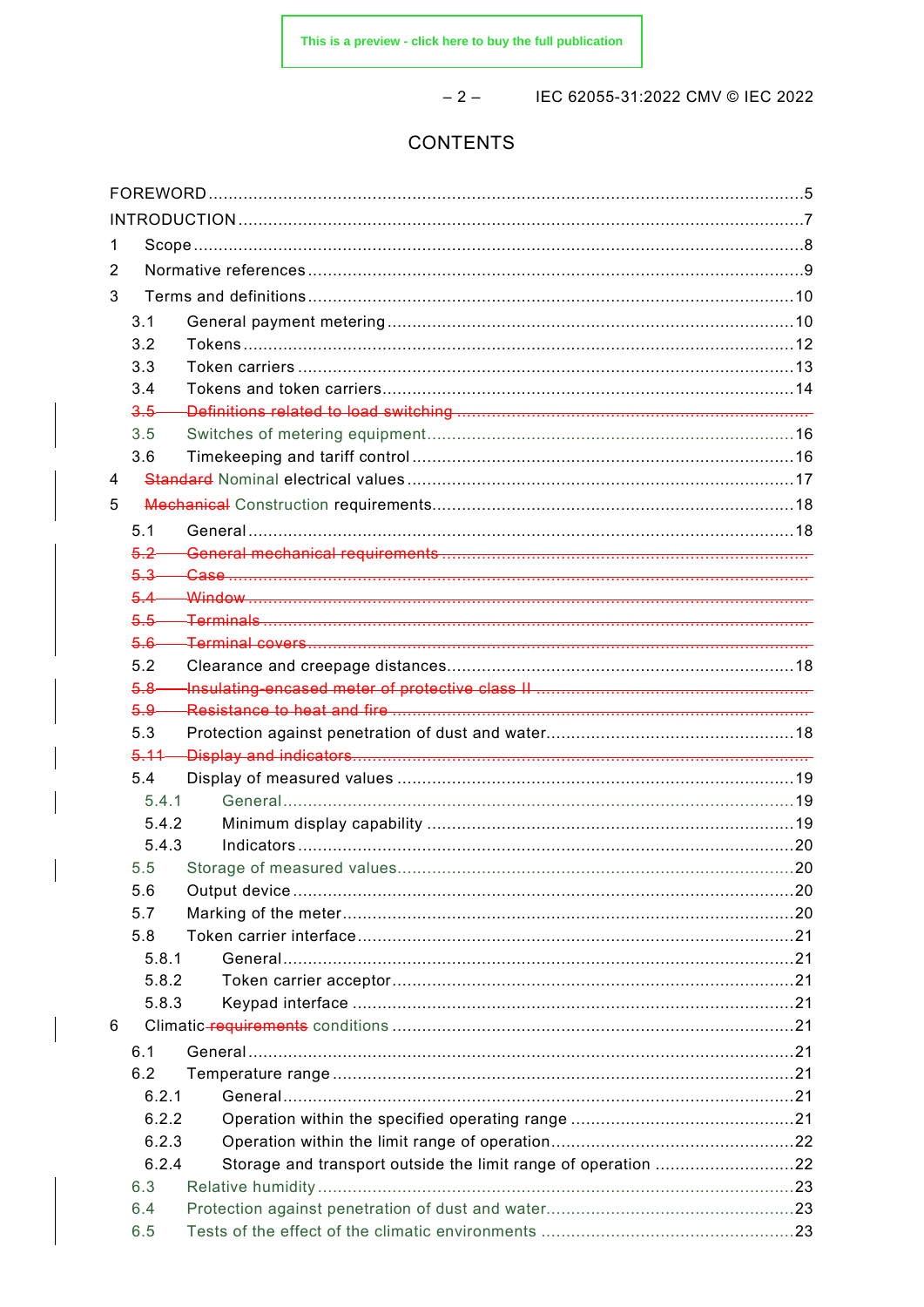IEC 62055-31:2022 CMV © IEC 2022

| 7  |       |                                                                                                      |  |
|----|-------|------------------------------------------------------------------------------------------------------|--|
|    | 7.1   |                                                                                                      |  |
|    | 7.2   |                                                                                                      |  |
|    | 7.2.1 |                                                                                                      |  |
|    | 7.2.2 |                                                                                                      |  |
|    | 7.2.3 |                                                                                                      |  |
|    |       |                                                                                                      |  |
|    |       | 7.5 http://www.martial.com/martial.com/martial.com/martial.com/martial.com/martial.com/martial.com/m |  |
|    | 7.3   |                                                                                                      |  |
|    | 7.4   |                                                                                                      |  |
|    | 7.5   |                                                                                                      |  |
|    | 7.6   |                                                                                                      |  |
|    | 7.6.1 |                                                                                                      |  |
|    | 7.6.2 |                                                                                                      |  |
|    | 7.6.3 |                                                                                                      |  |
|    | 7.6.4 | Test of immunity to radiated RF electromagnetic fields 28                                            |  |
|    | 7.6.5 |                                                                                                      |  |
|    | 7.6.6 | Test of immunity to conducted disturbances, induced by RF fields 28                                  |  |
|    | 7.6.7 |                                                                                                      |  |
|    | 7.6.8 |                                                                                                      |  |
|    | 7.6.9 |                                                                                                      |  |
|    |       |                                                                                                      |  |
|    | 7.7   |                                                                                                      |  |
|    | 7.7.1 |                                                                                                      |  |
|    |       |                                                                                                      |  |
|    | 7.7.2 |                                                                                                      |  |
|    | 7.7.3 |                                                                                                      |  |
|    | 7.8   |                                                                                                      |  |
|    | 7.9   | Electrical tests on supply control and load control switches (SCS and LCS)31                         |  |
|    | 7.10  |                                                                                                      |  |
|    | 7.11  |                                                                                                      |  |
| 8  |       | Metering Accuracy requirements………………………………………………………………………32                                          |  |
| 9  |       |                                                                                                      |  |
|    | 9.1   |                                                                                                      |  |
|    | 9.2   |                                                                                                      |  |
| 10 |       |                                                                                                      |  |
|    |       |                                                                                                      |  |
|    | A.1   |                                                                                                      |  |
|    | A.1.1 |                                                                                                      |  |
|    | A.1.2 |                                                                                                      |  |
|    | A.1.3 | Core functional tests within voltage and temperature range limits38                                  |  |
|    | A.1.4 | Functional tests within the limit range of operation with voltage39                                  |  |
|    | A.1.5 | Functional tests within the limit range of operation with temperature 39                             |  |
|    | A.1.6 | Prepayment mode - token handling and data integrity requirements40                                   |  |
|    | A.2   |                                                                                                      |  |
|    | A.2.1 |                                                                                                      |  |
|    | A.2.2 |                                                                                                      |  |
|    | A.2.3 |                                                                                                      |  |
|    |       |                                                                                                      |  |
|    | A.2.4 |                                                                                                      |  |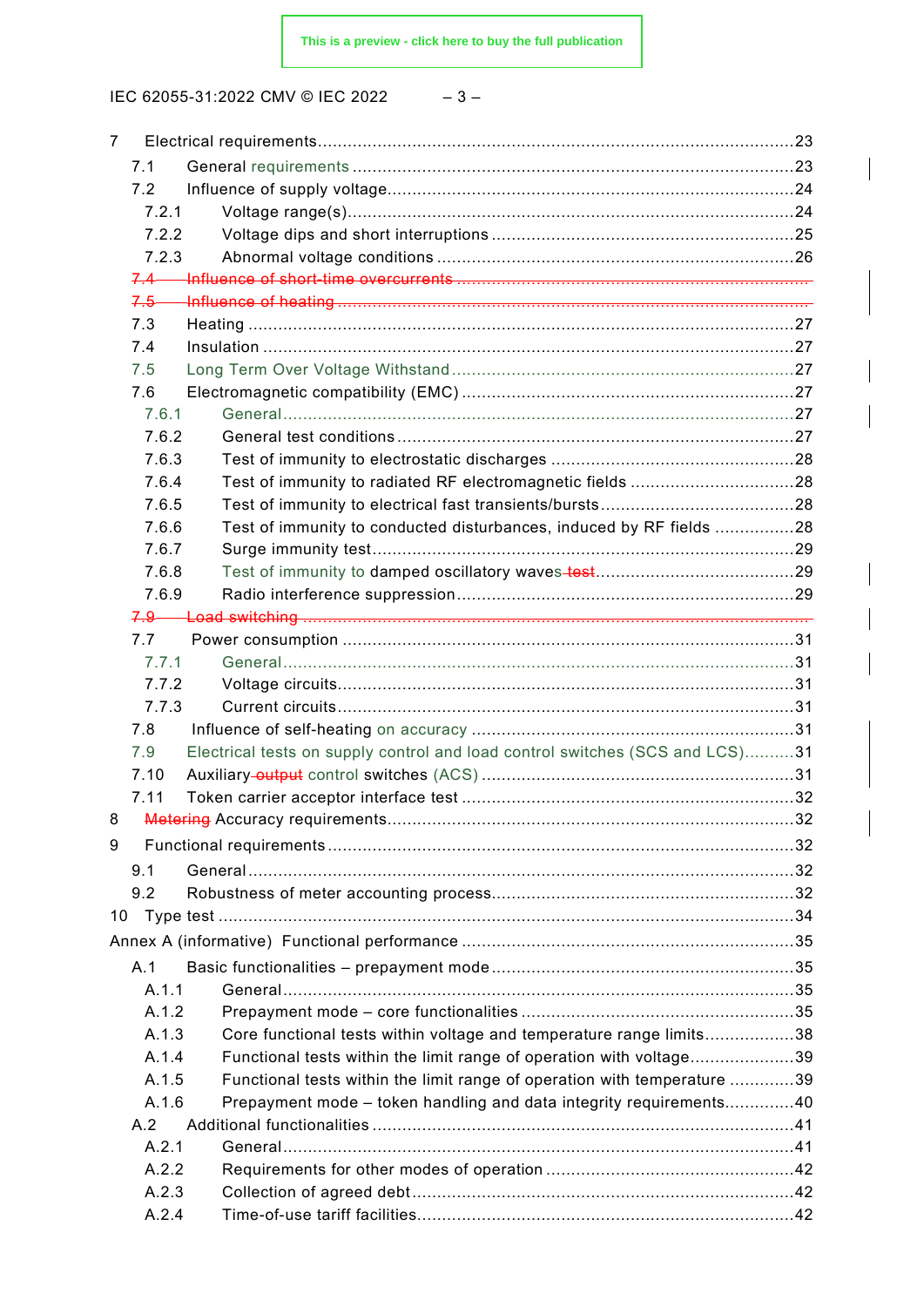IEC 62055-31:2022 CMV © IEC 2022  $-4-$ 

| A.3                                                                  |                                                                                     |  |
|----------------------------------------------------------------------|-------------------------------------------------------------------------------------|--|
|                                                                      |                                                                                     |  |
| B.1                                                                  |                                                                                     |  |
| B.2                                                                  |                                                                                     |  |
| <b>B.3</b>                                                           |                                                                                     |  |
| B.3.1                                                                |                                                                                     |  |
| <b>B.3.2</b>                                                         |                                                                                     |  |
| <b>B.3.3</b>                                                         |                                                                                     |  |
| <b>B.3.4</b>                                                         |                                                                                     |  |
| <b>B.3.5</b>                                                         |                                                                                     |  |
| <b>B.3.6</b>                                                         |                                                                                     |  |
| <b>B.3.7</b>                                                         |                                                                                     |  |
| <b>B.3.8</b>                                                         |                                                                                     |  |
| <b>B.3.9</b>                                                         |                                                                                     |  |
| B.3.10                                                               |                                                                                     |  |
| B.3.11                                                               |                                                                                     |  |
|                                                                      | Annex C (normative) Performance requirements for payment meters with load           |  |
|                                                                      | Annex C (normative) Requirements for payment meters with supply control switches 60 |  |
|                                                                      |                                                                                     |  |
| D.1                                                                  |                                                                                     |  |
| D.1.1                                                                |                                                                                     |  |
| D.1.2                                                                |                                                                                     |  |
| D.1.3                                                                |                                                                                     |  |
| D.1.4                                                                |                                                                                     |  |
| D.1.5                                                                |                                                                                     |  |
| D.1.6                                                                |                                                                                     |  |
| D.2                                                                  |                                                                                     |  |
| D.3                                                                  |                                                                                     |  |
| D.4                                                                  |                                                                                     |  |
| D.4.1                                                                |                                                                                     |  |
| D.4.2                                                                |                                                                                     |  |
| D.4.3                                                                |                                                                                     |  |
| D.4.4                                                                |                                                                                     |  |
| D.5                                                                  |                                                                                     |  |
| D.5.1                                                                |                                                                                     |  |
| D.5.2                                                                |                                                                                     |  |
| D.5.3                                                                |                                                                                     |  |
| D.5.4                                                                |                                                                                     |  |
|                                                                      |                                                                                     |  |
|                                                                      |                                                                                     |  |
| Figure B.1 - Generalised block diagram of a payment meter instance46 |                                                                                     |  |
|                                                                      |                                                                                     |  |
|                                                                      |                                                                                     |  |
|                                                                      |                                                                                     |  |
|                                                                      |                                                                                     |  |

 $\begin{array}{c} \hline \end{array}$ 

 $\overline{\phantom{a}}$ 

 $\Bigg]$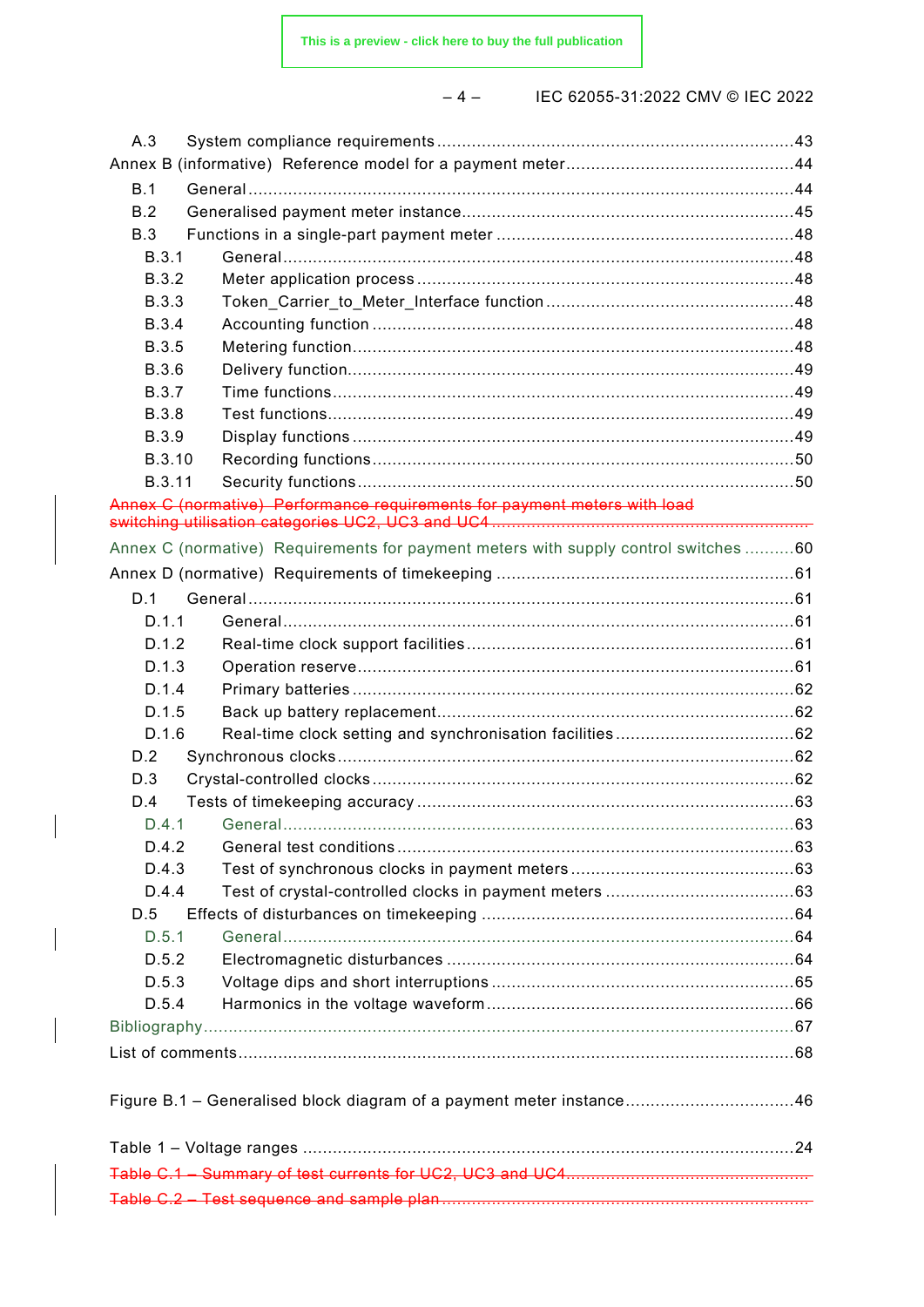IEC 62055-31:2022 CMV © IEC 2022 – 5 –

#### INTERNATIONAL ELECTROTECHNICAL COMMISSION

\_\_\_\_\_\_\_\_\_\_\_\_

#### **ELECTRICITY METERING – PAYMENT SYSTEMS –**

#### **Part 31: Particular requirements – Static payment meters for active energy (classes 0,5 1, 1 and 2)**

#### FOREWORD

- <span id="page-4-0"></span>1) The International Electrotechnical Commission (IEC) is a worldwide organization for standardization comprising all national electrotechnical committees (IEC National Committees). The object of IEC is to promote international co-operation on all questions concerning standardization in the electrical and electronic fields. To this end and in addition to other activities, IEC publishes International Standards, Technical Specifications, Technical Reports, Publicly Available Specifications (PAS) and Guides (hereafter referred to as "IEC Publication(s)"). Their preparation is entrusted to technical committees; any IEC National Committee interested in the subject dealt with may participate in this preparatory work. International, governmental and non-governmental organizations liaising with the IEC also participate in this preparation. IEC collaborates closely with the International Organization for Standardization (ISO) in accordance with conditions determined by agreement between the two organizations.
- 2) The formal decisions or agreements of IEC on technical matters express, as nearly as possible, an international consensus of opinion on the relevant subjects since each technical committee has representation from all interested IEC National Committees.
- 3) IEC Publications have the form of recommendations for international use and are accepted by IEC National Committees in that sense. While all reasonable efforts are made to ensure that the technical content of IEC Publications is accurate, IEC cannot be held responsible for the way in which they are used or for any misinterpretation by any end user.
- 4) In order to promote international uniformity, IEC National Committees undertake to apply IEC Publications transparently to the maximum extent possible in their national and regional publications. Any divergence between any IEC Publication and the corresponding national or regional publication shall be clearly indicated in the latter.
- 5) IEC itself does not provide any attestation of conformity. Independent certification bodies provide conformity assessment services and, in some areas, access to IEC marks of conformity. IEC is not responsible for any services carried out by independent certification bodies.
- 6) All users should ensure that they have the latest edition of this publication.
- 7) No liability shall attach to IEC or its directors, employees, servants or agents including individual experts and members of its technical committees and IEC National Committees for any personal injury, property damage or other damage of any nature whatsoever, whether direct or indirect, or for costs (including legal fees) and expenses arising out of the publication, use of, or reliance upon, this IEC Publication or any other IEC **Publications**
- 8) Attention is drawn to the Normative references cited in this publication. Use of the referenced publications is indispensable for the correct application of this publication.
- 9) Attention is drawn to the possibility that some of the elements of this IEC Publication may be the subject of patent rights. IEC shall not be held responsible for identifying any or all such patent rights.

**This commented version (CMV) of the official standard IEC 62055-31:2022 edition 2.0 allows the user to identify the changes made to the previous IEC 62055-31:2005 edition 1.0. Furthermore, comments from IEC TC 13 experts are provided to explain the reasons of the most relevant changes, or to clarify any part of the content.**

**A vertical bar appears in the margin wherever a change has been made. Additions are in green text, deletions are in strikethrough red text. Experts' comments are identified by a blue-background number. Mouse over a number to display a pop-up note with the comment.**

**This publication contains the CMV and the official standard. The full list of comments is available at the end of the CMV.**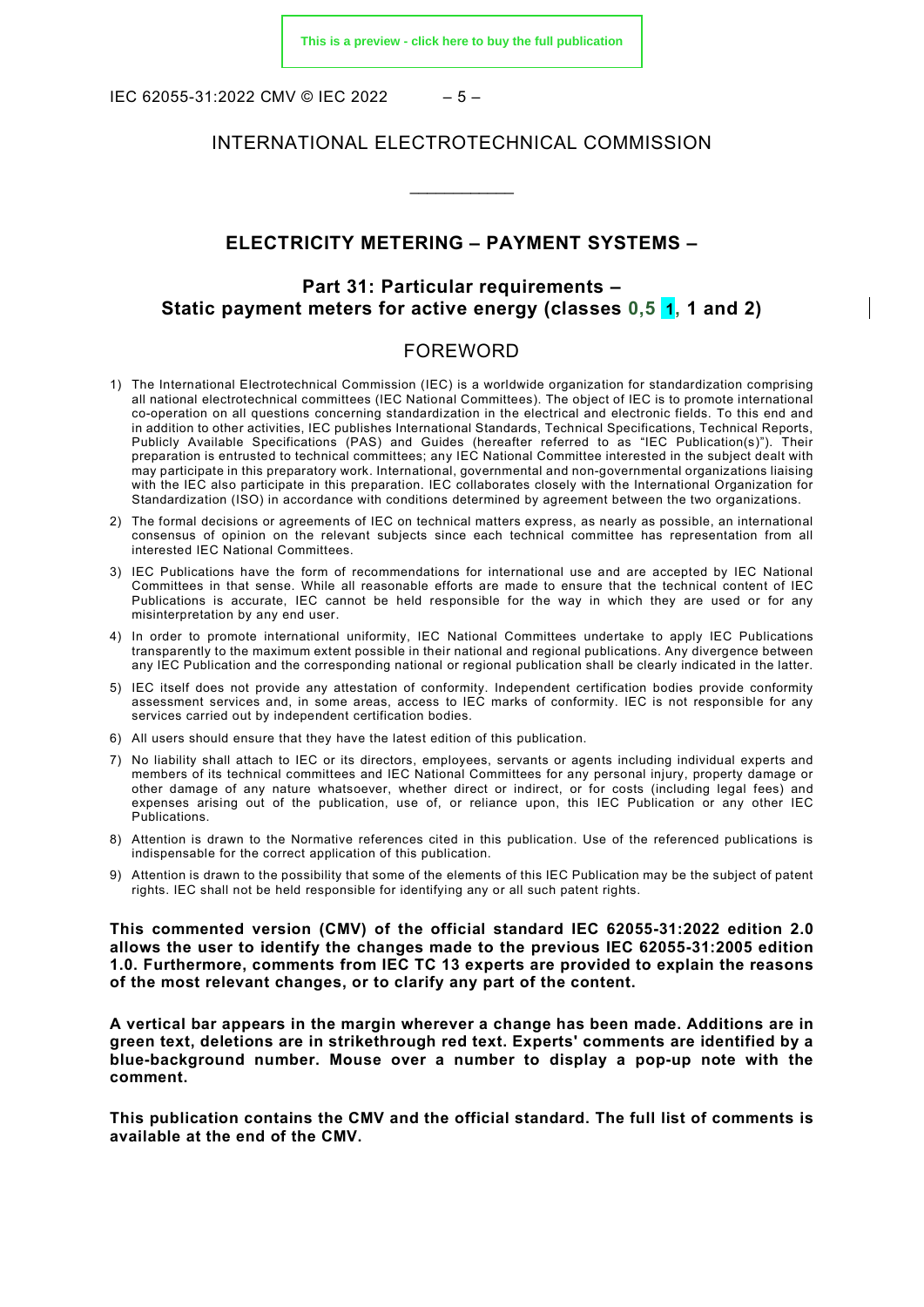– 6 – IEC 62055-31:2022 CMV © IEC 2022

IEC 62055-31 has been prepared by IEC technical committee 13: Electrical energy measurement and control. It is an International Standard.

This second edition cancels and replaces the first edition published in 2005. This edition constitutes a technical revision.

This edition includes the following significant technical changes with respect to the previous edition:

- a) Title modified.
- b) Removal of the contents of Annex C relating to the requirements for the supply control switch, and added reference to IEC 62052-31:2015 which contains the relevant requirements.

The text of this International Standard is based on the following documents:

| Draft        | Report on voting |
|--------------|------------------|
| 13/1864/FDIS | 13/1866/RVD      |

Full information on the voting for its approval can be found in the report on voting indicated in the above table.

The language used for the development of this International Standard is English.

This document was drafted in accordance with ISO/IEC Directives, Part 2, and developed in accordance with ISO/IEC Directives, Part 1 and ISO/IEC Directives, IEC Supplement, available at www.iec.ch/members experts/refdocs. The main document types developed by IEC are described in greater detail at [www.iec.ch/standardsdev/publications.](http://www.iec.ch/standardsdev/publications)

A list of all parts in the IEC 62055 series, published under the general title *Electricity metering – Payment systems*, can be found on the IEC website.

The committee has decided that the contents of this document will remain unchanged until the stability date indicated on the IEC website under [webstore.iec.ch](https://webstore.iec.ch/?ref=menu) in the data related to the specific document. At this date, the document will be

- reconfirmed,
- withdrawn,
- replaced by a revised edition, or
- amended.

**IMPORTANT – The "colour inside" logo on the cover page of this document indicates that it contains colours which are considered to be useful for the correct understanding of its contents. Users should therefore print this document using a colour printer.**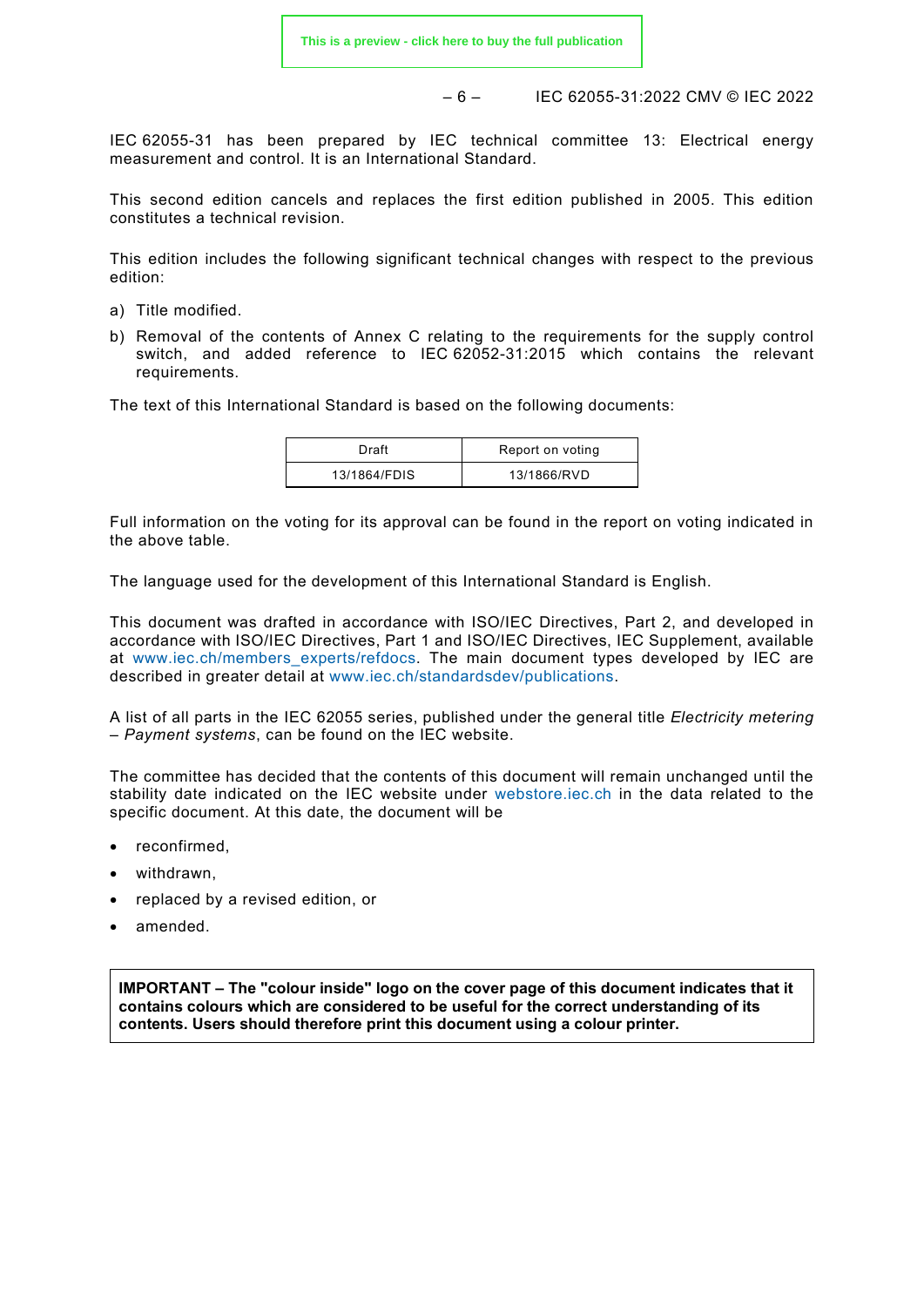<span id="page-6-0"></span>IEC 62055-31:2022 CMV © IEC 2022 – 7 –

#### INTRODUCTION

Payment meters are used in situations where the supply of electrical energy to the load may be interrupted or its restoration enabled under the control of the payment meter in relation to a payment tariff agreed between the customer and the supplier. The payment meter is part of a system that uses token carriers to pass payment information as tokens between a vending network and the payment meters that include the meter accounting process.

The primary reason for this edition is to align it with the requirements introduced in IEC 62052‑31:2015 metering safety standard. **2**

The functions of a payment meter are to measure electrical energy consumed and to decrement the available credit value in accordance with the metered consumption, and possibly in accordance with the passing of time. This available credit value is incremented as the result of payments made to the electricity supplier, and the meter accounting process continuously calculates the balance of available credit held by the customer. When the available credit value has been decremented to a predetermined value that is related to the payment mode in use, a switch is used to interrupt the supply to the customer's load. However, additional features may be present in the payment meter, which prevent or delay the opening of the switch, or limit further consumption to a low load level. Such "social" features may include the provision of an emergency credit facility, the possibility of operation in a fixed-payment mode, and the inhibiting of interruptions for certain periods of time.

In return for the payment (usually in cash) and depending on the particular type of system, the customer may be issued with a single-use token on a disposable token carrier for the equivalent value, or a reusable token carrier may be credited with that value, or the token may be transmitted directly to the meter via a communications network (a so-called virtual token carrier). "One-way" and "two-way" data transfer systems may be used, and the token carriers may be: physical devices such as smart cards, or other electronic devices, or magnetic cards; virtual token carriers where the token information is transferred by a remote communications system; or numeric token carriers where sequences of digits are issued on a paper receipt and entered via a keypad on the meter.

IEC 62051:1999, Clause 17 provides some details of payment metering terminology.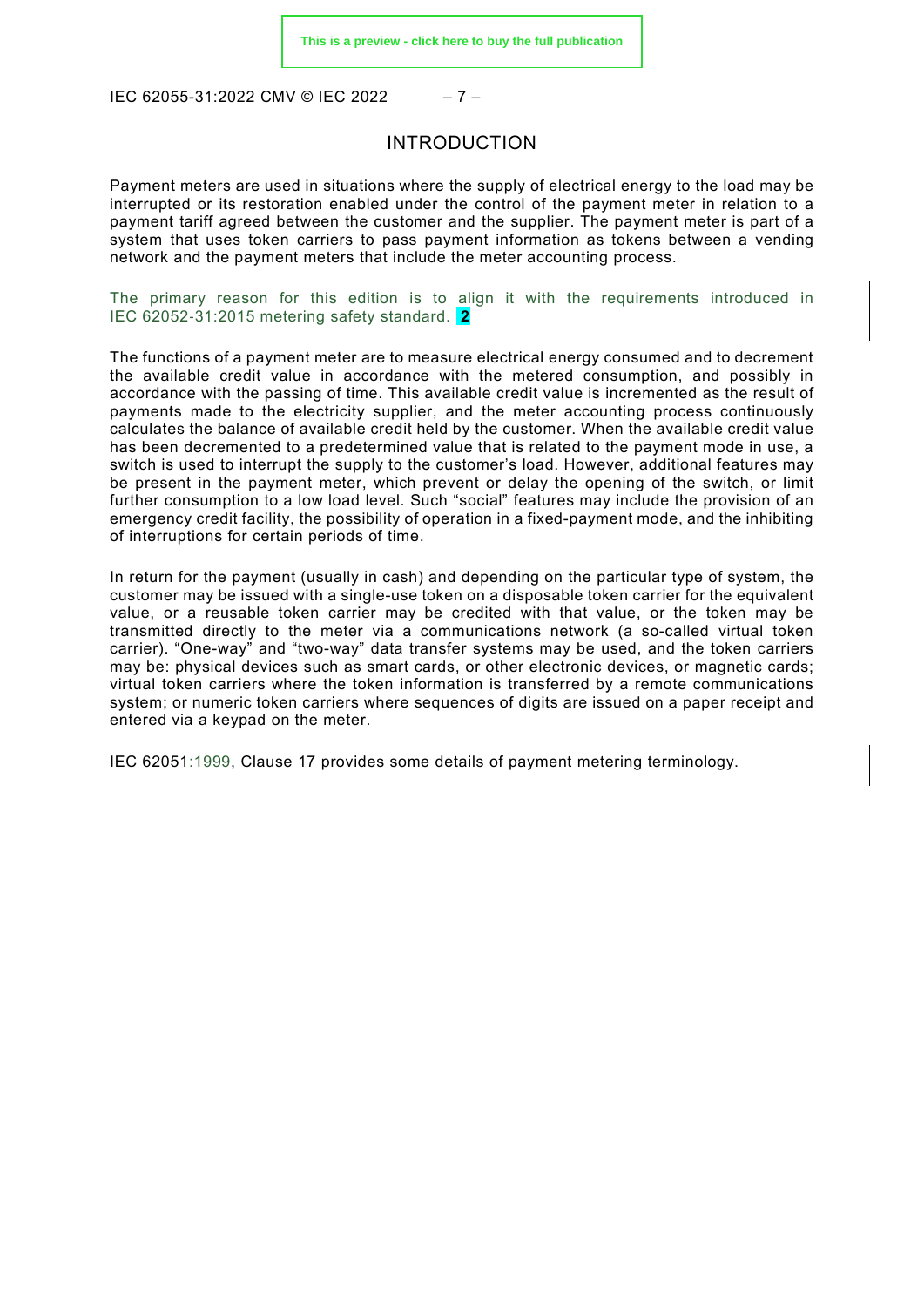$-8 -$  IFC 62055-31:2022 CMV © IFC 2022

#### **ELECTRICITY METERING – PAYMENT SYSTEMS –**

#### **Part 31: Particular requirements – Static payment meters for active energy (classes 0,5, 1 and 2)**

#### <span id="page-7-0"></span>**1 Scope**

This part of IEC 62055 applies to newly manufactured, static watt-hour payment meters of accuracy classes 0,5, 1 and 2 for direct connection, for the measurement of alternating current electrical energy consumption of a frequency in the range  $45$  Hz to 65 Hz that include a-load supply control **3** switch for the purpose of interruption or restoration of the electricity supply to the load in accordance with the current value of the available credit maintained in the payment meter. It does not apply to static watt-hour payment meters where the voltage across the connection terminals exceeds 600 1 000 V **4** (line-to-line voltage for meters for polyphase systems).

It applies to payment meters for indoor application–only, operating under normal climatic conditions **5** where the payment meter-shall be is mounted as for normal service (i.e. together with a specified matching socket where applicable).

Payment meters are implementations where all the main functional elements are incorporated in a single enclosure, together with any specified matching socket. There are also-multi-part multi-device **6** payment metering installations where the various main functional elements, such as the measuring element, the user interface unit, token carrier interface, and the load supply control switch are implemented in more than one enclosure, involving additional interfaces. This part of IEC 62055 does not apply to multi-part payment metering installations.

Functional requirements that apply to payment meters are also defined in this document, and include informative basic functional requirements and tests for the prepayment mode of operation in [Annex A.](#page--1-2) Allowances are made for the relatively wide range of features, options, alternatives, and implementations that may be found in practice. The diverse nature and functionality of payment meters prevent the comprehensive specification of detailed test methods for all of these requirements. However, in this case, the requirements are stated in such a way that tests can then be formulated to respect and validate the specific functionality of the payment meter being tested.

This document does not cover specific functionality or performance requirements for-safety, circuit protection, isolation or similar purposes that may be specified through reference to other specifications or standards. Safety requirements removed from Edition 1.0 have been replaced with references to the safety requirements now contained in IEC 62052-31:2015, the product safety standard for newly manufactured electricity meters. In-service safety testing (ISST) is not covered by IEC 62052-31:2015 and is left to national best practice usually as an extension of existing in-service testing (IST) of metrology stability.

This document does not cover software requirements. Software requirements for basic energy meter metrology are under consideration for the IEC 62059 series of standards, and in other organisations.

This document covers type-testing requirements only. For acceptance testing, the-concepts requirements given in  $E$ C 61358 IEC 62058-11:2008 and IEC 62058-31:2008 may be used as a basic guideline.

Dependability aspects are addressed in the IEC 62059 series of standards. Additional reliability, availability, maintenance and life cycle aspects are provided by IEC TC 56.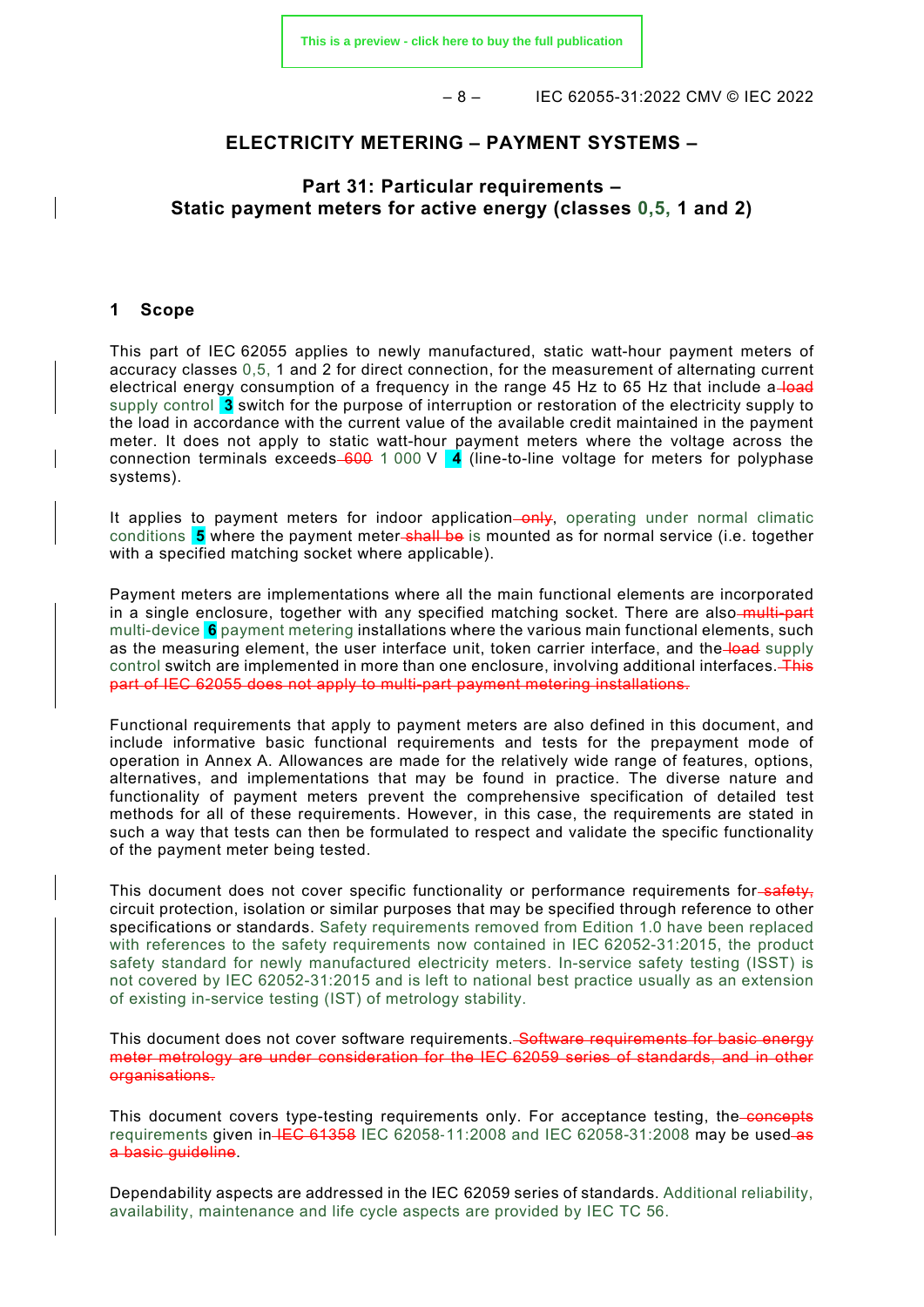IFC 62055-31:2022 CMV © IFC 2022  $-9 -$ 

This document does not cover conformity tests and system compliance tests that may be required in connection with legal or other requirements of some markets.

#### <span id="page-8-0"></span>**2 Normative references**

The following documents are referred to in the text in such a way that some or all of their content constitutes requirements of this document. For dated references, only the edition cited applies. For undated references, the latest edition of the referenced document (including any amendments) applies.

IEC 60050-300:2001, *International Electrotechnical Vocabulary (IEV) – Part 300: Electrical and electronic measurements and measuring instruments – Part 311: General terms relating to measurements – Part 312: General terms relating to electrical measurements – Part 313: Types of electrical measuring instruments – Part 314: Specific terms according to the type of instrument*

IEC 60050-300:2001/AMD1:2015 IEC 60050-300:2001/AMD2:2016 IEC 60050-300:2001/AMD3:2017 IEC 60050-300:2001/AMD4:2020

IEC 61000-4-5:1995, *Electromagnetic compatibility (EMC) – Part 4-5: Testing and measurement techniques – Surge immunity test*

IEC 61008-1:1996, *Residual current operated circuit-breakers without integral overcurrent protection for household and similar uses (RCCBs) – Part 1: General rules*  Amendment 1 (2002)

IEC 61358:1996, *Acceptance inspection for direct-connected alternating current static watthour meters for active energy (classes 1 and 2)*

IEC TR 62051:1999, *Electricity metering – Glossary of terms*

IEC 62052-11:20032020, *Electricity metering equipment (AC) – General requirements, tests and test conditions – Part 11: Metering equipment*

IEC 62052-31:2015, *Electricity metering equipment (AC) – General requirements, tests and test conditions – Part 31: Product safety requirements and tests* **7**

IEC 62053-21:20032020, *Electricity metering equipment (AC) – Particular requirements – Part 21: Static meters for AC active energy (classes 0,5, 1 and 2)*

IEC 62054-21:2004, *Electricity metering (a.c.) – Tariff and load control – Part 21: Particular requirements for time switches* IEC 62054-21:2004/AMD1:2017

IEC TR 62055-21:2005, *Electricity metering – Payment systems – Part 21: Framework for standardisation*

IEC 62058-11:2008, *Electricity metering equipment (AC) – Acceptance inspection – Part 11: General acceptance inspection methods*

IEC 62058-31:2008, *Electricity metering equipment (AC) – Acceptance inspection – Part 31: Particular requirements for static meters for active energy (classes 0,2 S, 0,5 S, 1 and 2)*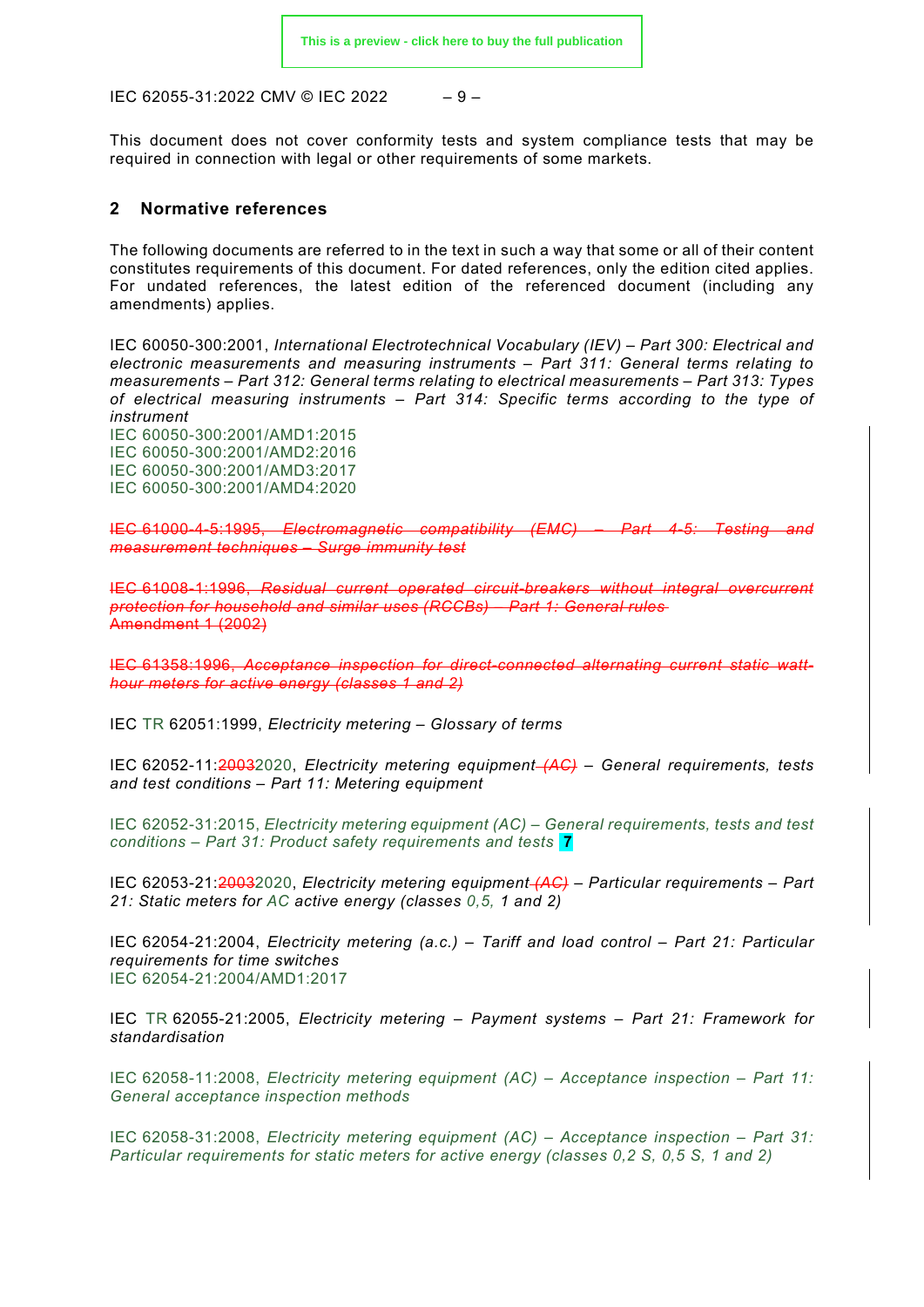

## **IEC 62055-31**

Edition 2.0 2022-06

# **INTERNATIONAL STANDARD**

**NORME INTERNATIONALE**

**Electricity metering – Payment systems – Part 31: Particular requirements – Static payment meters for active energy (classes 0,5, 1 and 2)** 

**Équipements de comptage de l'électricité – Systèmes à paiement – Partie 31: Exigences particulières – Compteurs statiques à paiement d'énergie active (classes 0,5, 1 et 2)** 

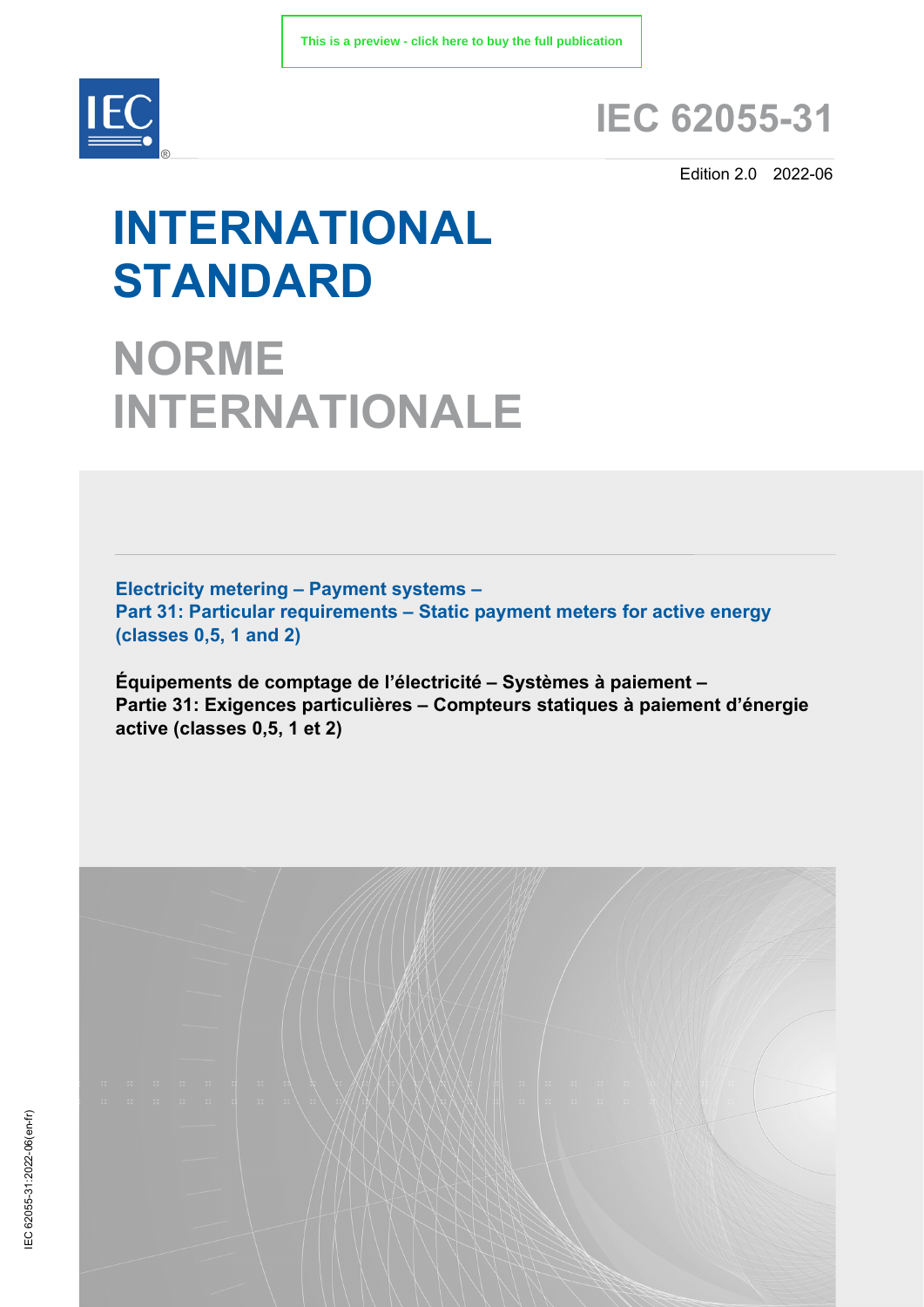$-2-$ 

IEC 62055-31:2022 © IEC 2022

### CONTENTS

| 1              |       |                                                               |  |  |  |
|----------------|-------|---------------------------------------------------------------|--|--|--|
| 2              |       |                                                               |  |  |  |
| 3              |       |                                                               |  |  |  |
|                | 3.1   |                                                               |  |  |  |
|                | 3.2   |                                                               |  |  |  |
|                | 3.3   |                                                               |  |  |  |
|                | 3.4   |                                                               |  |  |  |
|                | 3.5   |                                                               |  |  |  |
|                | 3.6   |                                                               |  |  |  |
| 4              |       |                                                               |  |  |  |
| 5              |       |                                                               |  |  |  |
|                | 5.1   |                                                               |  |  |  |
|                | 5.2   |                                                               |  |  |  |
|                | 5.3   |                                                               |  |  |  |
|                | 5.4   |                                                               |  |  |  |
|                | 5.4.1 |                                                               |  |  |  |
|                | 5.4.2 |                                                               |  |  |  |
|                | 5.4.3 |                                                               |  |  |  |
|                | 5.5   |                                                               |  |  |  |
|                | 5.6   |                                                               |  |  |  |
|                | 5.7   |                                                               |  |  |  |
|                | 5.8   |                                                               |  |  |  |
|                | 5.8.1 |                                                               |  |  |  |
|                | 5.8.2 |                                                               |  |  |  |
|                | 5.8.3 |                                                               |  |  |  |
| 6              |       |                                                               |  |  |  |
|                | 6.1   |                                                               |  |  |  |
|                | 6.2   |                                                               |  |  |  |
|                | 6.2.1 |                                                               |  |  |  |
|                | 6.2.2 |                                                               |  |  |  |
|                | 6.2.3 |                                                               |  |  |  |
|                | 6.2.4 | Storage and transport outside the limit range of operation 20 |  |  |  |
|                | 6.3   |                                                               |  |  |  |
|                | 6.4   |                                                               |  |  |  |
|                | 6.5   |                                                               |  |  |  |
| $\overline{7}$ |       |                                                               |  |  |  |
|                | 7.1   |                                                               |  |  |  |
|                | 7.2   |                                                               |  |  |  |
|                | 7.2.1 |                                                               |  |  |  |
|                | 7.2.2 |                                                               |  |  |  |
|                | 7.2.3 |                                                               |  |  |  |
|                | 7.3   |                                                               |  |  |  |
|                | 7.4   |                                                               |  |  |  |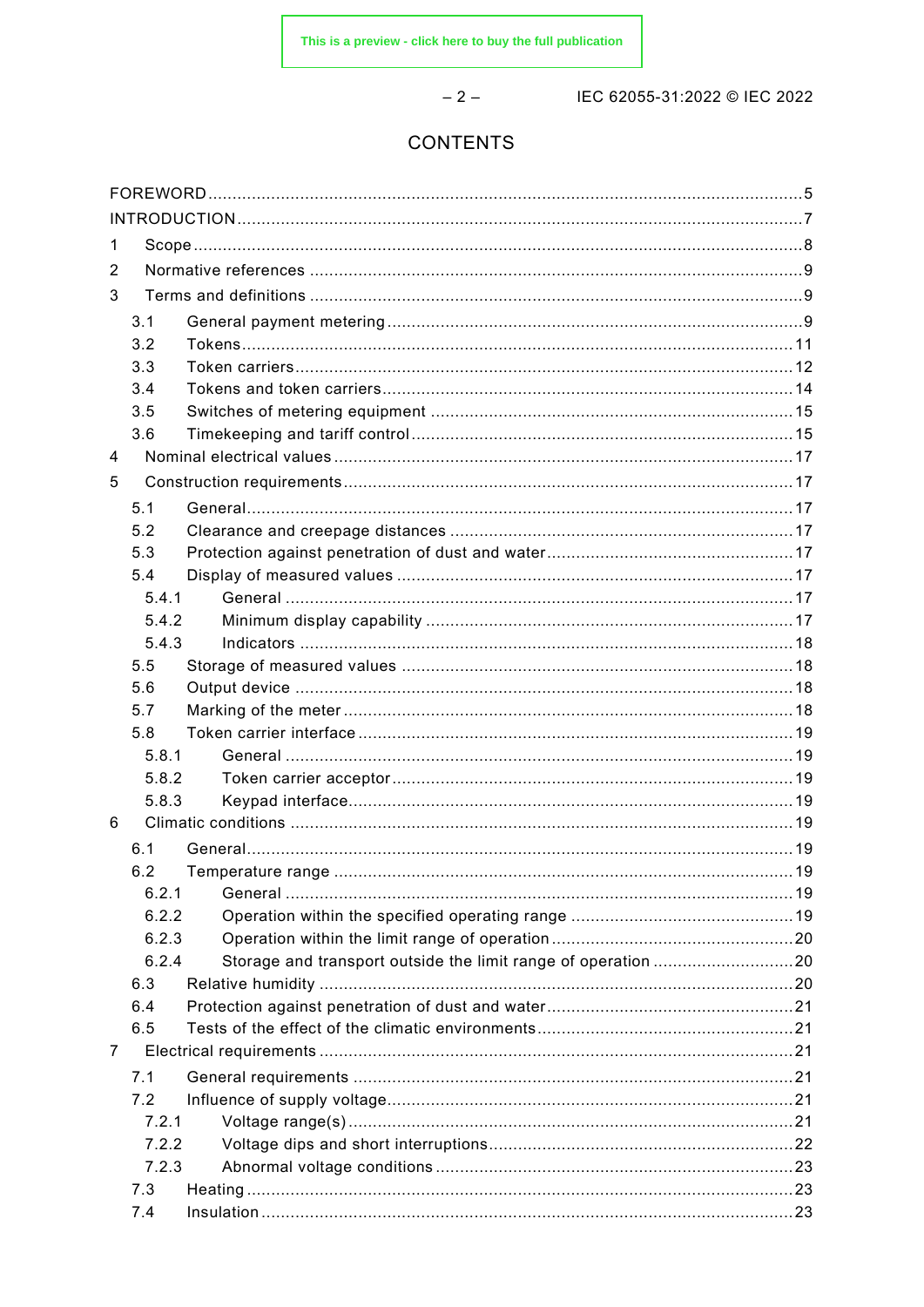IEC 62055-31:2022 © IEC 2022

$$
-3-
$$

|    | 7.5          |                                                                              |  |
|----|--------------|------------------------------------------------------------------------------|--|
|    | 7.6          |                                                                              |  |
|    | 7.6.1        |                                                                              |  |
|    | 7.6.2        |                                                                              |  |
|    | 7.6.3        |                                                                              |  |
|    | 7.6.4        | Test of immunity to radiated RF electromagnetic fields 24                    |  |
|    | 7.6.5        |                                                                              |  |
|    | 7.6.6        | Test of immunity to conducted disturbances, induced by RF fields25           |  |
|    | 7.6.7        |                                                                              |  |
|    | 7.6.8        |                                                                              |  |
|    | 7.6.9        |                                                                              |  |
|    | 7.7          |                                                                              |  |
|    | 7.7.1        |                                                                              |  |
|    | 7.7.2        |                                                                              |  |
|    | 7.7.3        |                                                                              |  |
|    | 7.8          |                                                                              |  |
|    | 7.9          | Electrical tests on supply control and load control switches (SCS and LCS)26 |  |
|    | 7.10         |                                                                              |  |
|    | 7.11         |                                                                              |  |
| 8  |              |                                                                              |  |
| 9  |              |                                                                              |  |
|    | 9.1          |                                                                              |  |
|    | 9.2          |                                                                              |  |
| 10 |              |                                                                              |  |
|    |              |                                                                              |  |
|    | A.1          |                                                                              |  |
|    | A.1.1        |                                                                              |  |
|    | A.1.2        |                                                                              |  |
|    | A.1.3        | Core functional tests within voltage and temperature range limits 33         |  |
|    | A.1.4        | Functional tests within the limit range of operation with voltage 34         |  |
|    | A.1.5        | Functional tests within the limit range of operation with temperature34      |  |
|    | A.1.6        | Prepayment mode - token handling and data integrity requirements35           |  |
|    | A.2          |                                                                              |  |
|    | A.2.1        |                                                                              |  |
|    | A.2.2        |                                                                              |  |
|    | A.2.3        |                                                                              |  |
|    | A.2.4        |                                                                              |  |
|    | A.3          |                                                                              |  |
|    |              |                                                                              |  |
|    | B.1          |                                                                              |  |
|    | B.2          |                                                                              |  |
|    | B.3          |                                                                              |  |
|    | B.3.1        |                                                                              |  |
|    | <b>B.3.2</b> |                                                                              |  |
|    | <b>B.3.3</b> |                                                                              |  |
|    | <b>B.3.4</b> |                                                                              |  |
|    | <b>B.3.5</b> |                                                                              |  |
|    | B.3.6        |                                                                              |  |
|    |              |                                                                              |  |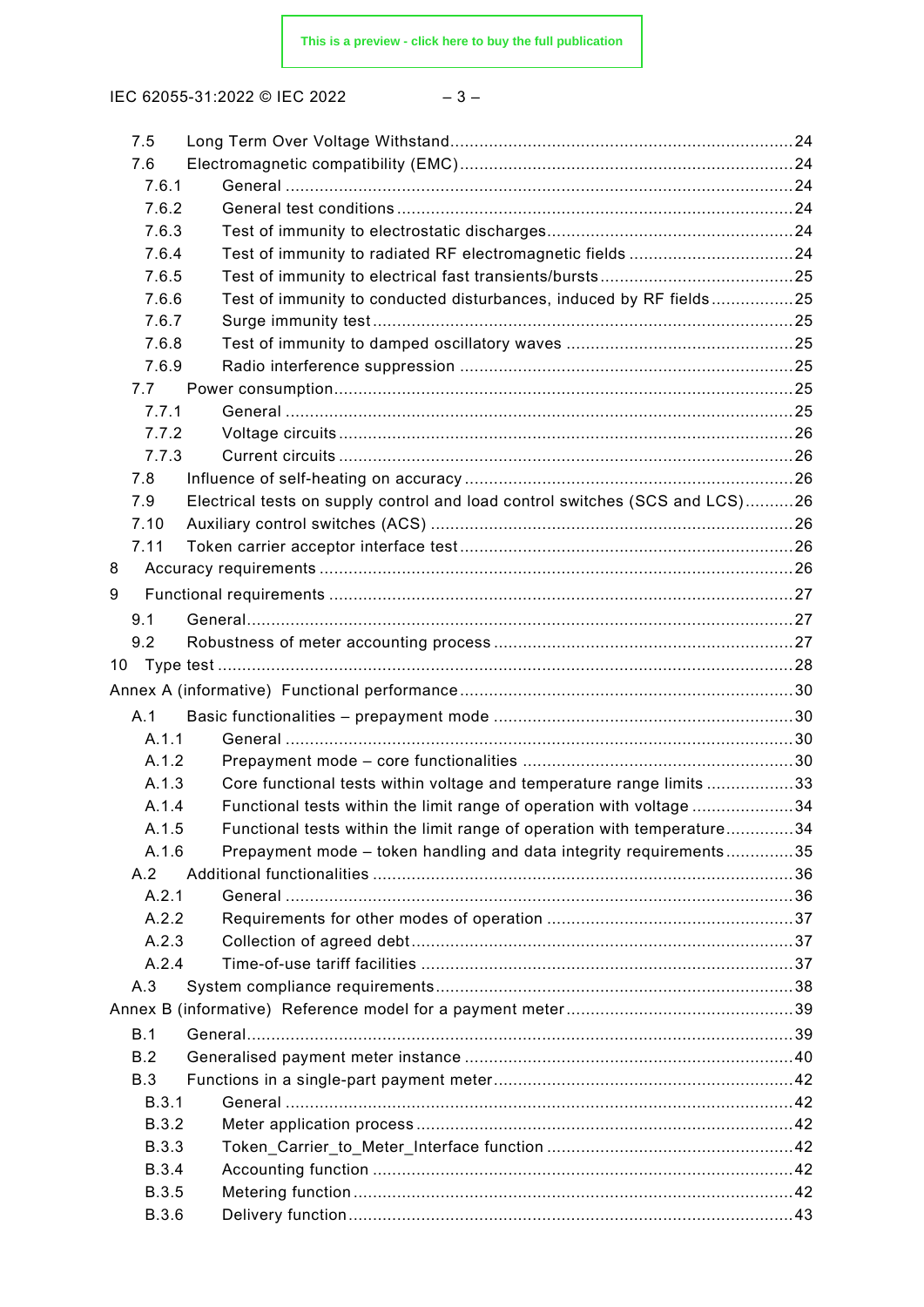|--|

IEC 62055-31:2022 © IEC 2022

| <b>B.3.7</b> |                                                                                     |  |
|--------------|-------------------------------------------------------------------------------------|--|
| <b>B.3.8</b> |                                                                                     |  |
| <b>B.3.9</b> |                                                                                     |  |
| B.3.10       |                                                                                     |  |
| B.3.11       |                                                                                     |  |
|              | Annex C (normative) Requirements for payment meters with supply control switches 46 |  |
|              |                                                                                     |  |
| D.1          |                                                                                     |  |
| D.1.1        |                                                                                     |  |
| D.1.2        |                                                                                     |  |
| D.1.3        |                                                                                     |  |
| D.1.4        |                                                                                     |  |
| D.1.5        |                                                                                     |  |
| D.1.6        |                                                                                     |  |
| D.2          |                                                                                     |  |
| D.3          |                                                                                     |  |
| D.4          |                                                                                     |  |
| D.4.1        |                                                                                     |  |
| D.4.2        |                                                                                     |  |
| D.4.3        |                                                                                     |  |
| D.4.4        |                                                                                     |  |
| D.5          |                                                                                     |  |
| D.5.1        |                                                                                     |  |
| D.5.2        |                                                                                     |  |
| D.5.3        |                                                                                     |  |
| D.5.4        |                                                                                     |  |
|              |                                                                                     |  |
|              | Figure B.1 – Generalised block diagram of a payment meter instance40                |  |
|              |                                                                                     |  |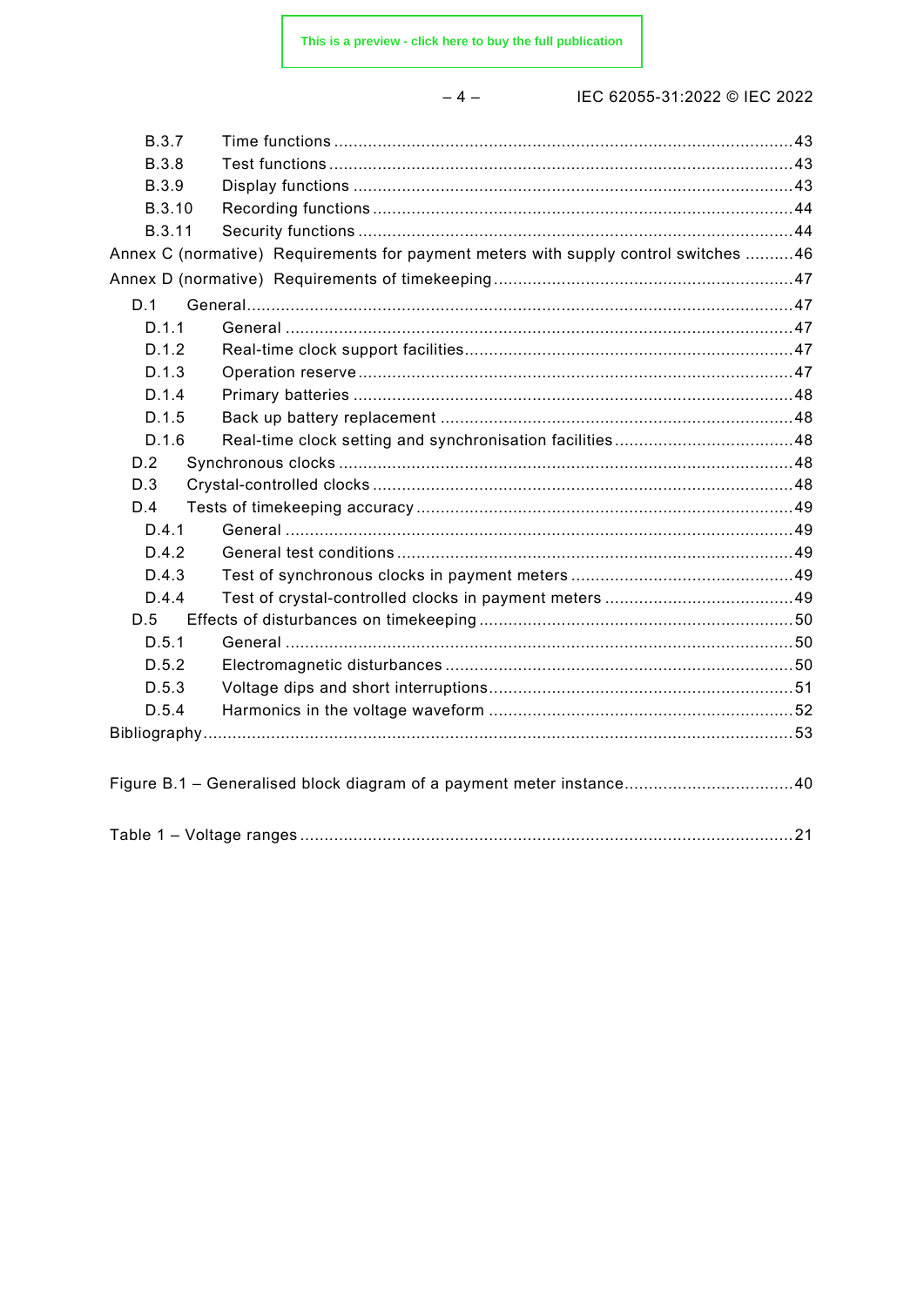IEC 62055-31:2022 © IEC 2022  $-5-$ 

#### INTERNATIONAL ELECTROTECHNICAL COMMISSION

\_\_\_\_\_\_\_\_\_\_\_\_

#### **ELECTRICITY METERING – PAYMENT SYSTEMS –**

#### **Part 31: Particular requirements – Static payment meters for active energy (classes 0,5, 1 and 2)**

#### FOREWORD

- <span id="page-13-0"></span>1) The International Electrotechnical Commission (IEC) is a worldwide organization for standardization comprising all national electrotechnical committees (IEC National Committees). The object of IEC is to promote international co-operation on all questions concerning standardization in the electrical and electronic fields. To this end and in addition to other activities, IEC publishes International Standards, Technical Specifications, Technical Reports, Publicly Available Specifications (PAS) and Guides (hereafter referred to as "IEC Publication(s)"). Their preparation is entrusted to technical committees; any IEC National Committee interested in the subject dealt with may participate in this preparatory work. International, governmental and non-governmental organizations liaising with the IEC also participate in this preparation. IEC collaborates closely with the International Organization for Standardization (ISO) in accordance with conditions determined by agreement between the two organizations.
- 2) The formal decisions or agreements of IEC on technical matters express, as nearly as possible, an international consensus of opinion on the relevant subjects since each technical committee has representation from all interested IEC National Committees.
- 3) IEC Publications have the form of recommendations for international use and are accepted by IEC National Committees in that sense. While all reasonable efforts are made to ensure that the technical content of IEC Publications is accurate, IEC cannot be held responsible for the way in which they are used or for any misinterpretation by any end user.
- 4) In order to promote international uniformity, IEC National Committees undertake to apply IEC Publications transparently to the maximum extent possible in their national and regional publications. Any divergence between any IEC Publication and the corresponding national or regional publication shall be clearly indicated in the latter.
- 5) IEC itself does not provide any attestation of conformity. Independent certification bodies provide conformity assessment services and, in some areas, access to IEC marks of conformity. IEC is not responsible for any services carried out by independent certification bodies.
- 6) All users should ensure that they have the latest edition of this publication.
- 7) No liability shall attach to IEC or its directors, employees, servants or agents including individual experts and members of its technical committees and IEC National Committees for any personal injury, property damage or other damage of any nature whatsoever, whether direct or indirect, or for costs (including legal fees) and expenses arising out of the publication, use of, or reliance upon, this IEC Publication or any other IEC Publications.
- 8) Attention is drawn to the Normative references cited in this publication. Use of the referenced publications is indispensable for the correct application of this publication.
- 9) Attention is drawn to the possibility that some of the elements of this IEC Publication may be the subject of patent rights. IEC shall not be held responsible for identifying any or all such patent rights.

IEC 62055-31 has been prepared by IEC technical committee 13: Electrical energy measurement and control. It is an International Standard.

This second edition cancels and replaces the first edition published in 2005. This edition constitutes a technical revision.

This edition includes the following significant technical changes with respect to the previous edition:

- a) Title modified.
- b) Removal of the contents of Annex C relating to the requirements for the supply control switch, and added reference to IEC 62052-31:2015 which contains the relevant requirements.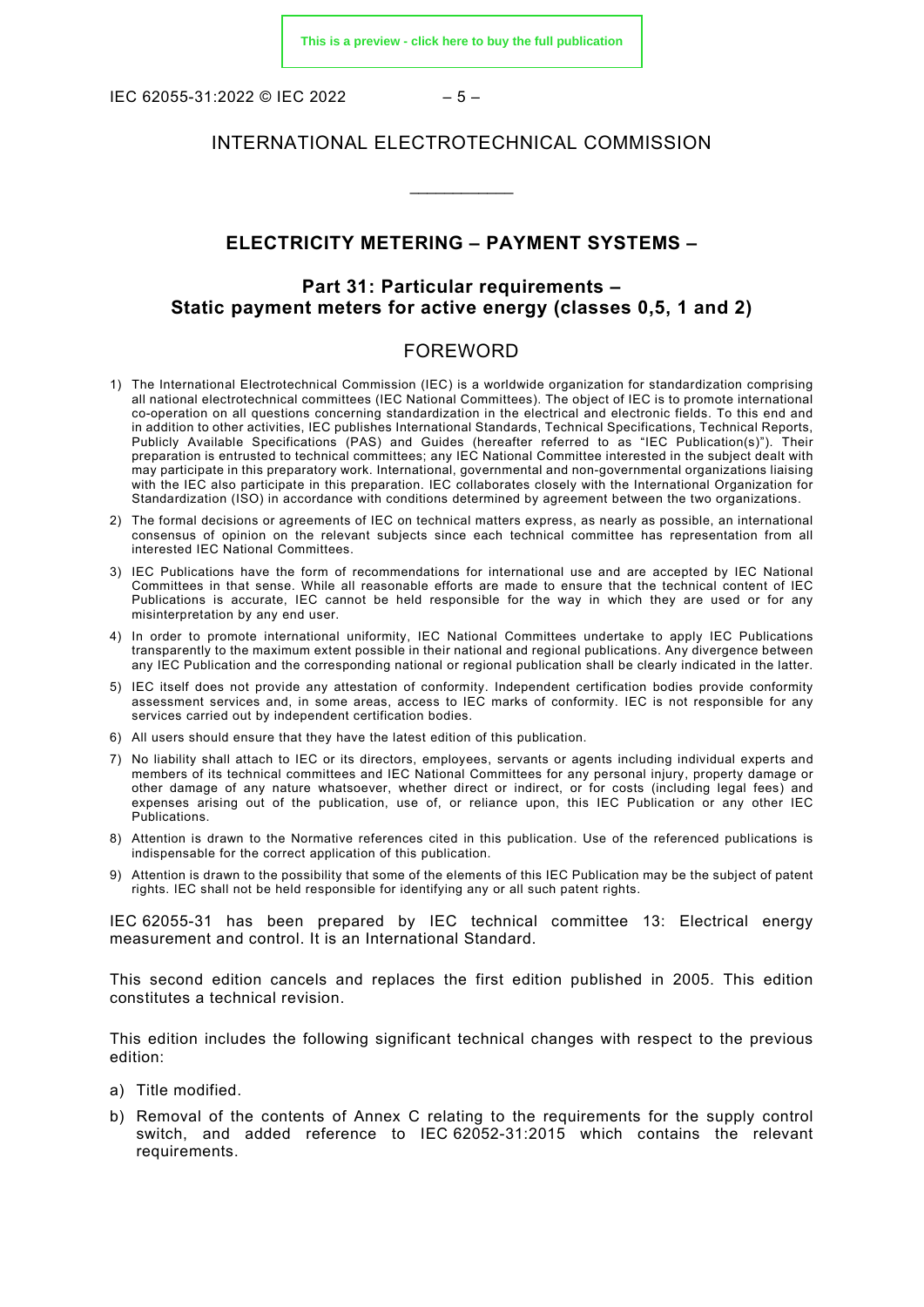– 6 – IEC 62055-31:2022 © IEC 2022

The text of this International Standard is based on the following documents:

| Draft        | Report on voting |
|--------------|------------------|
| 13/1864/FDIS | 13/1866/RVD      |

Full information on the voting for its approval can be found in the report on voting indicated in the above table.

The language used for the development of this International Standard is English.

This document was drafted in accordance with ISO/IEC Directives, Part 2, and developed in accordance with ISO/IEC Directives, Part 1 and ISO/IEC Directives, IEC Supplement, available at [www.iec.ch/members\\_experts/refdocs.](http://www.iec.ch/members_experts/refdocs) The main document types developed by IEC are described in greater detail at [www.iec.ch/standardsdev/publications.](http://www.iec.ch/standardsdev/publications)

A list of all parts in the IEC 62055 series, published under the general title *Electricity metering – Payment systems*, can be found on the IEC website.

The committee has decided that the contents of this document will remain unchanged until the stability date indicated on the IEC website under [webstore.iec.ch](https://webstore.iec.ch/?ref=menu) in the data related to the specific document. At this date, the document will be

- reconfirmed,
- withdrawn,
- replaced by a revised edition, or
- amended.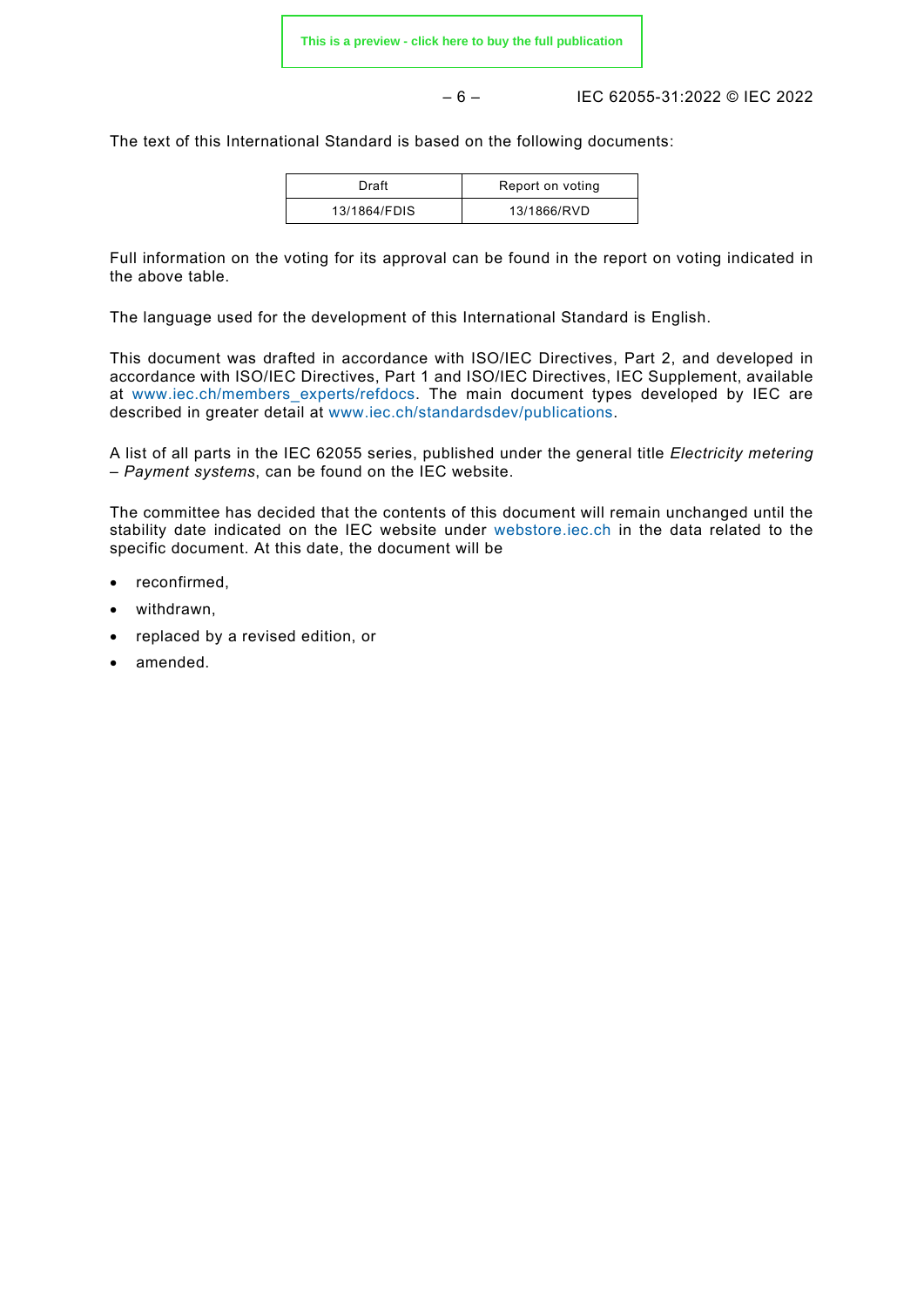<span id="page-15-0"></span>IEC 62055-31:2022 © IEC 2022 – 7 –

#### INTRODUCTION

Payment meters are used in situations where the supply of electrical energy to the load may be interrupted or its restoration enabled under the control of the payment meter in relation to a payment tariff agreed between the customer and the supplier. The payment meter is part of a system that uses token carriers to pass payment information as tokens between a vending network and the payment meters that include the meter accounting process.

The primary reason for this edition is to align it with the requirements introduced in IEC 62052‑31:2015 metering safety standard.

The functions of a payment meter are to measure electrical energy consumed and to decrement the available credit value in accordance with the metered consumption, and possibly in accordance with the passing of time. This available credit value is incremented as the result of payments made to the electricity supplier, and the meter accounting process continuously calculates the balance of available credit held by the customer. When the available credit value has been decremented to a predetermined value that is related to the payment mode in use, a switch is used to interrupt the supply to the customer's load. However, additional features may be present in the payment meter, which prevent or delay the opening of the switch, or limit further consumption to a low load level. Such "social" features may include the provision of an emergency credit facility, the possibility of operation in a fixed-payment mode, and the inhibiting of interruptions for certain periods of time.

In return for the payment (usually in cash) and depending on the particular type of system, the customer may be issued with a single-use token on a disposable token carrier for the equivalent value, or a reusable token carrier may be credited with that value, or the token may be transmitted directly to the meter via a communications network (a so-called virtual token carrier). "One-way" and "two-way" data transfer systems may be used, and the token carriers may be: physical devices such as smart cards, or other electronic devices, or magnetic cards; virtual token carriers where the token information is transferred by a remote communications system; or numeric token carriers where sequences of digits are issued on a paper receipt and entered via a keypad on the meter.

IEC 62051:1999, Clause 17 provides some details of payment metering terminology.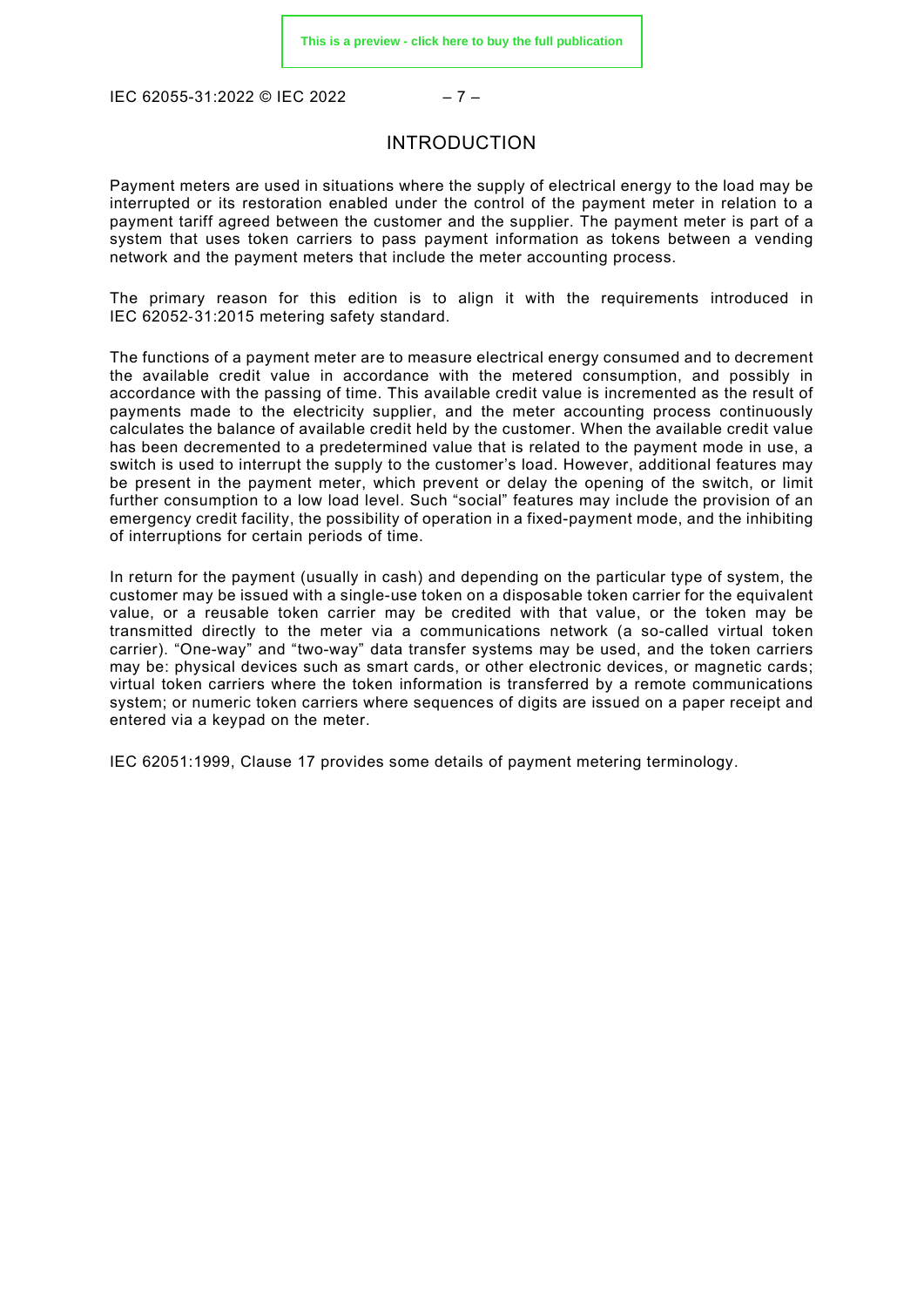– 8 – IEC 62055-31:2022 © IEC 2022

#### **ELECTRICITY METERING – PAYMENT SYSTEMS –**

#### **Part 31: Particular requirements – Static payment meters for active energy (classes 0,5, 1 and 2)**

#### <span id="page-16-0"></span>**1 Scope**

This part of IEC 62055 applies to newly manufactured, static watt-hour payment meters of accuracy classes 0,5, 1 and 2 for direct connection, for the measurement of alternating current electrical energy consumption of a frequency in the range 45 Hz to 65 Hz that include a supply control switch for the purpose of interruption or restoration of the electricity supply to the load in accordance with the current value of the available credit maintained in the payment meter. It does not apply to static watt-hour payment meters where the voltage across the connection terminals exceeds 1 000 V (line-to-line voltage for meters for polyphase systems).

It applies to payment meters for indoor application, operating under normal climatic conditions where the payment meter is mounted as for normal service (i.e. together with a specified matching socket where applicable).

Payment meters are implementations where all the main functional elements are incorporated in a single enclosure, together with any specified matching socket. There are also multi-device payment metering installations where the various main functional elements, such as the measuring element, the user interface unit, token carrier interface, and the supply control switch are implemented in more than one enclosure, involving additional interfaces.

Functional requirements that apply to payment meters are also defined in this document, and include informative basic functional requirements and tests for the prepayment mode of operation in [Annex A.](#page--1-2) Allowances are made for the relatively wide range of features, options, alternatives, and implementations that may be found in practice. The diverse nature and functionality of payment meters prevent the comprehensive specification of detailed test methods for all of these requirements. However, in this case, the requirements are stated in such a way that tests can then be formulated to respect and validate the specific functionality of the payment meter being tested.

This document does not cover specific functionality or performance requirements for circuit protection, isolation or similar purposes that may be specified through reference to other specifications or standards. Safety requirements removed from Edition 1.0 have been replaced with references to the safety requirements now contained in IEC 62052-31:2015, the product safety standard for newly manufactured electricity meters. In-service safety testing (ISST) is not covered by IEC 62052-31:2015 and is left to national best practice usually as an extension of existing in-service testing (IST) of metrology stability.

This document does not cover software requirements. This document covers type-testing requirements only. For acceptance testing, the requirements given in IEC 62058-11:2008 and IEC 62058-31:2008 may be used.

Dependability aspects are addressed in the IEC 62059 series of standards. Additional reliability, availability, maintenance and life cycle aspects are provided by IEC TC 56.

This document does not cover conformity tests and system compliance tests that may be required in connection with legal or other requirements of some markets.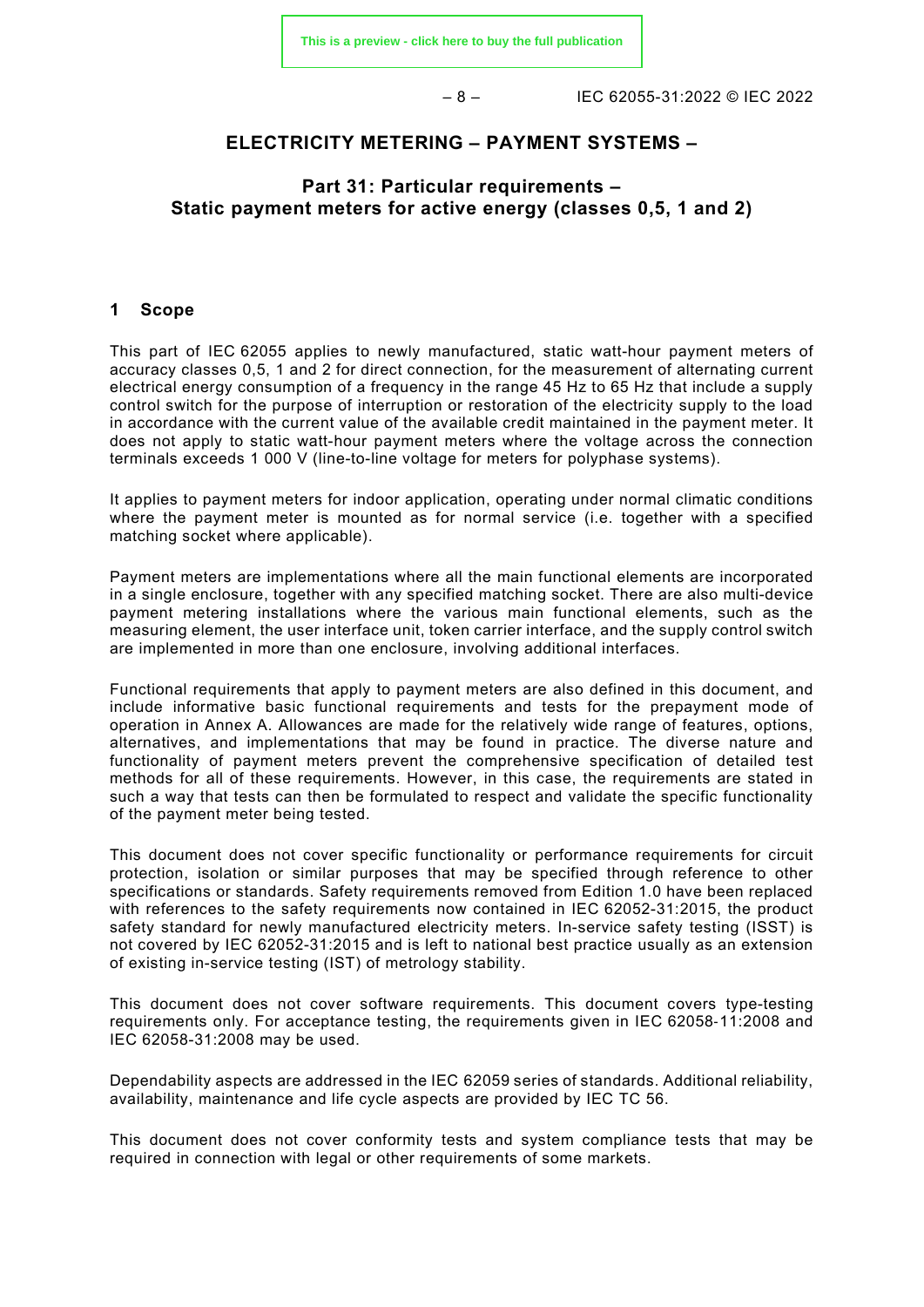IEC 62055-31:2022 © IEC 2022  $-9-$ 

#### <span id="page-17-0"></span>**2 Normative references**

The following documents are referred to in the text in such a way that some or all of their content constitutes requirements of this document. For dated references, only the edition cited applies. For undated references, the latest edition of the referenced document (including any amendments) applies.

IEC 60050-300:2001, *International Electrotechnical Vocabulary (IEV) – Part 300: Electrical and electronic measurements and measuring instruments – Part 311: General terms relating to measurements – Part 312: General terms relating to electrical measurements – Part 313: Types of electrical measuring instruments – Part 314: Specific terms according to the type of instrument* IEC 60050-300:2001/AMD1:2015

IEC 60050-300:2001/AMD2:2016 IEC 60050-300:2001/AMD3:2017 IEC 60050-300:2001/AMD4:2020

IEC TR 62051:1999, *Electricity metering – Glossary of terms*

IEC 62052-11:2020, *Electricity metering equipment – General requirements, tests and test conditions – Part 11: Metering equipment*

IEC 62052-31:2015, *Electricity metering equipment (AC) – General requirements, tests and test conditions – Part 31: Product safety requirements and tests*

IEC 62053-21:2020, *Electricity metering equipment – Particular requirements – Part 21: Static meters for AC active energy (classes 0,5, 1 and 2)*

IEC 62054-21:2004, *Electricity metering (a.c.) – Tariff and load control – Part 21: Particular requirements for time switches* IEC 62054-21:2004/AMD1:2017

IEC TR 62055-21:2005, *Electricity metering – Payment systems – Part 21: Framework for standardisation*

IEC 62058-11:2008, *Electricity metering equipment (AC) – Acceptance inspection – Part 11: General acceptance inspection methods*

<span id="page-17-2"></span><span id="page-17-1"></span>IEC 62058-31:2008, *Electricity metering equipment (AC) – Acceptance inspection – Part 31: Particular requirements for static meters for active energy (classes 0,2 S, 0,5 S, 1 and 2)*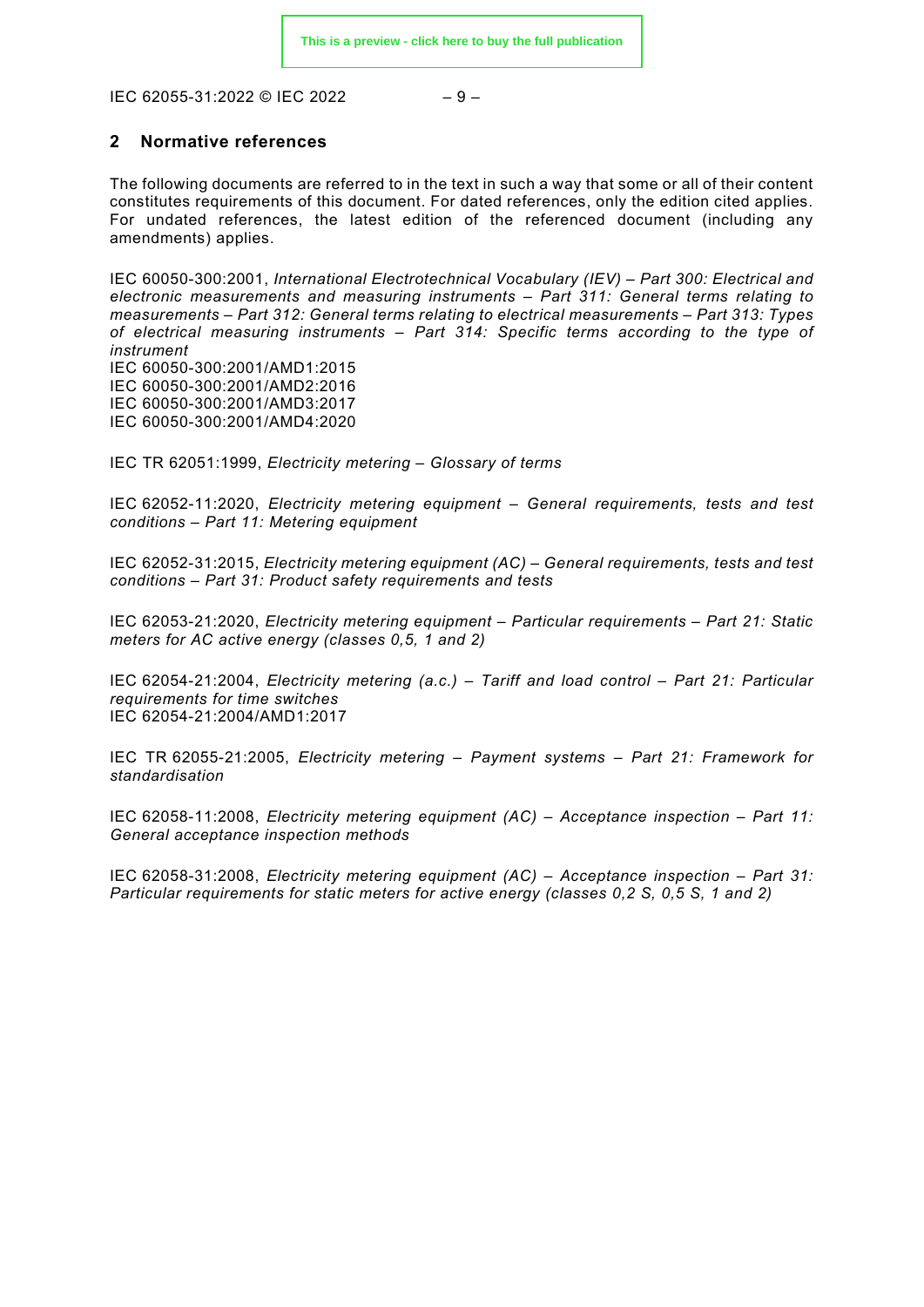$-54-$ 

IEC 62055-31:2022 © IEC 2022

#### SOMMAIRE

| $\mathbf 1$    |       |                                                                        |  |
|----------------|-------|------------------------------------------------------------------------|--|
| $\overline{2}$ |       |                                                                        |  |
| 3              |       |                                                                        |  |
|                | 3.1   |                                                                        |  |
|                | 3.2   |                                                                        |  |
|                | 3.3   |                                                                        |  |
|                | 3.4   |                                                                        |  |
|                | 3.5   |                                                                        |  |
|                | 3.6   |                                                                        |  |
| 4              |       |                                                                        |  |
| 5              |       |                                                                        |  |
|                | 5.1   |                                                                        |  |
|                | 5.2   |                                                                        |  |
|                | 5.3   |                                                                        |  |
|                | 5.4   |                                                                        |  |
|                | 5.4.1 |                                                                        |  |
|                | 5.4.2 |                                                                        |  |
|                | 5.4.3 |                                                                        |  |
|                | 5.5   |                                                                        |  |
|                | 5.6   |                                                                        |  |
|                | 5.7   |                                                                        |  |
|                | 5.8   |                                                                        |  |
|                | 5.8.1 |                                                                        |  |
|                | 5.8.2 |                                                                        |  |
|                | 5.8.3 |                                                                        |  |
| 6              |       |                                                                        |  |
|                | 6.1   |                                                                        |  |
|                | 6.2   |                                                                        |  |
|                | 6.2.1 |                                                                        |  |
|                | 6.2.2 | Fonctionnement dans le domaine de fonctionnement spécifié 73           |  |
|                | 6.2.3 |                                                                        |  |
|                | 6.2.4 | Stockage et transport en dehors du domaine de fonctionnement limite 74 |  |
|                | 6.3   |                                                                        |  |
|                | 6.4   |                                                                        |  |
|                | 6.5   |                                                                        |  |
| 7              |       |                                                                        |  |
|                | 7.1   |                                                                        |  |
|                | 7.2   |                                                                        |  |
|                | 7.2.1 |                                                                        |  |
|                | 7.2.2 |                                                                        |  |
|                | 7.2.3 |                                                                        |  |
|                | 7.3   |                                                                        |  |
|                | 7.4   |                                                                        |  |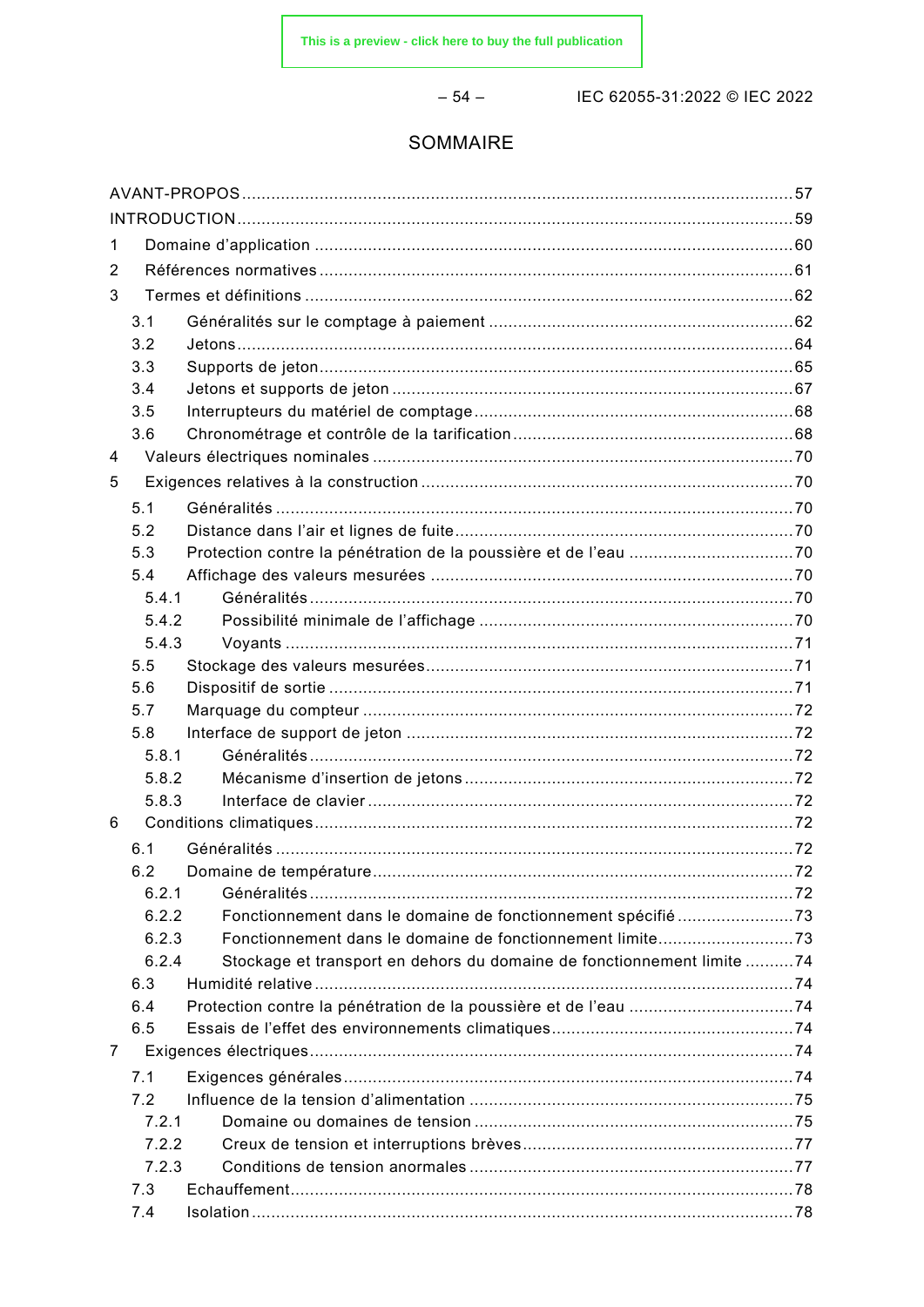IEC 62055-31:2022 © IEC 2022 – 55 –

|    | 7.5          |                                                                              |  |
|----|--------------|------------------------------------------------------------------------------|--|
|    | 7.6          |                                                                              |  |
|    | 7.6.1        |                                                                              |  |
|    | 7.6.2        |                                                                              |  |
|    | 7.6.3        |                                                                              |  |
|    | 7.6.4        | Tenue aux champs électromagnétiques RF (radiofréquences) rayonnés 79         |  |
|    | 7.6.5        |                                                                              |  |
|    | 7.6.6        | Essai d'immunité aux perturbations conduites, induites par les champs        |  |
|    | 7.6.7        |                                                                              |  |
|    | 7.6.8        |                                                                              |  |
|    | 7.6.9        |                                                                              |  |
|    | 7.7          |                                                                              |  |
|    | 7.7.1        |                                                                              |  |
|    | 7.7.2        |                                                                              |  |
|    | 7.7.3        |                                                                              |  |
|    | 7.8          |                                                                              |  |
|    | 7.9          | Essais électriques sur les interrupteurs de commande de l'alimentation et de |  |
|    |              |                                                                              |  |
|    | 7.10         | Interrupteurs de commande auxiliaires (ACS, Auxiliary Control Switches)81    |  |
|    | 7.11         |                                                                              |  |
| 8  |              |                                                                              |  |
| 9  |              |                                                                              |  |
|    | 9.1          |                                                                              |  |
|    | 9.2          |                                                                              |  |
| 10 |              |                                                                              |  |
|    |              |                                                                              |  |
|    | A.1          |                                                                              |  |
|    | A.1.1        |                                                                              |  |
|    | A.1.2        |                                                                              |  |
|    | A.1.3        | Essais fonctionnels de base dans les limites des domaines de tension         |  |
|    |              |                                                                              |  |
|    | A.1.4        | Essais fonctionnels dans le domaine de fonctionnement limite de              |  |
|    | A.1.5        | Essais fonctionnels dans le domaine de fonctionnement limite de              |  |
|    |              |                                                                              |  |
|    | A.1.6        | Mode de prépaiement - gestion des jetons et exigences d'intégrité des        |  |
|    | A.2          |                                                                              |  |
|    | A.2.1        |                                                                              |  |
|    | A.2.2        |                                                                              |  |
|    | A.2.3        |                                                                              |  |
|    | A.2.4        |                                                                              |  |
|    | A.3          |                                                                              |  |
|    |              | Annexe B (informative) Modèle de référence d'un compteur à paiement 95       |  |
|    | B.1          |                                                                              |  |
|    | B.2          |                                                                              |  |
|    | B.3          |                                                                              |  |
|    | <b>B.3.1</b> |                                                                              |  |
|    | B.3.2        |                                                                              |  |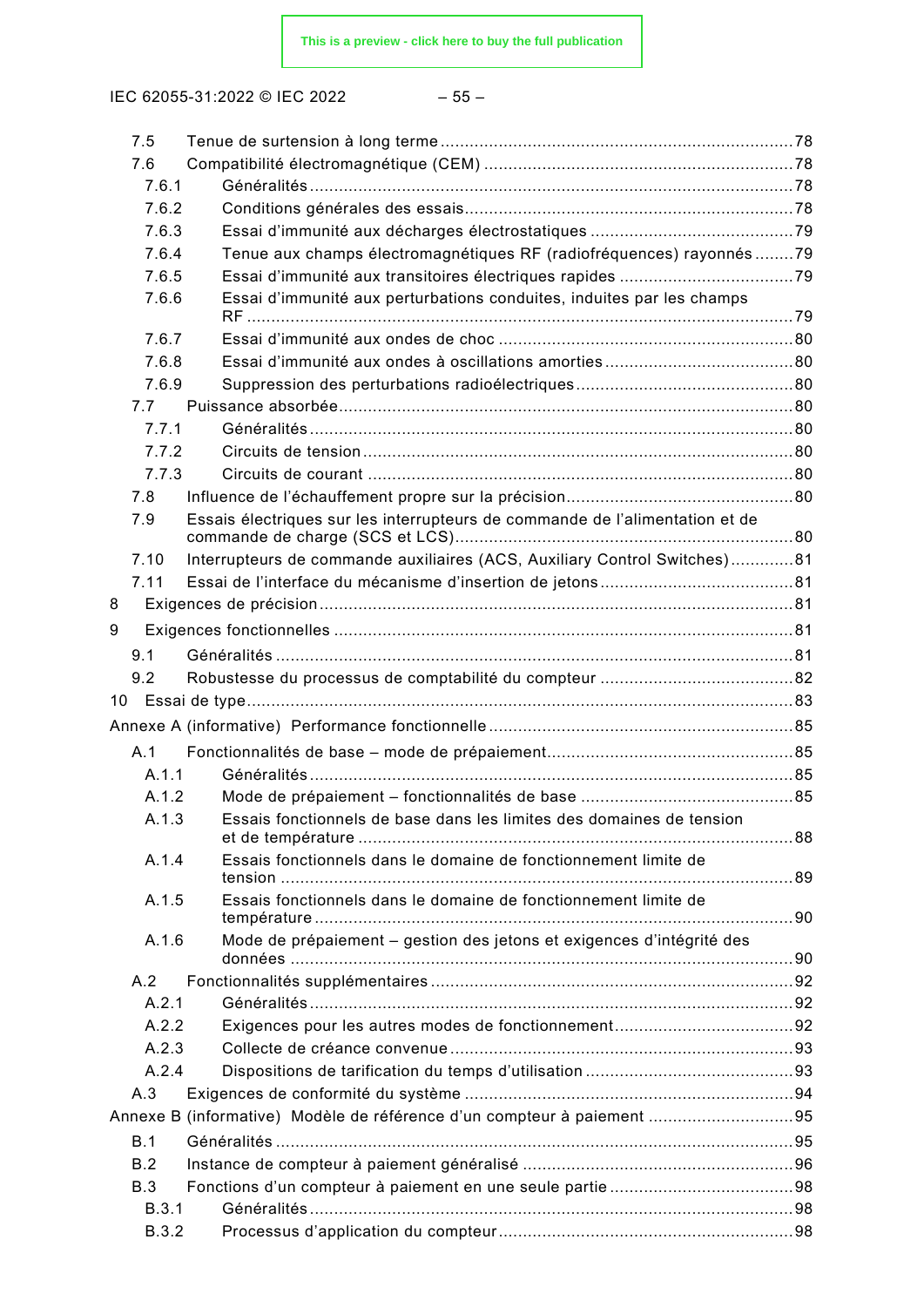– 56 – IEC 62055-31:2022 © IEC 2022

| <b>B.3.3</b> |                                                                                  |  |
|--------------|----------------------------------------------------------------------------------|--|
| <b>B.3.4</b> |                                                                                  |  |
| <b>B.3.5</b> |                                                                                  |  |
| <b>B.3.6</b> |                                                                                  |  |
| <b>B.3.7</b> |                                                                                  |  |
| <b>B.3.8</b> |                                                                                  |  |
| <b>B.3.9</b> |                                                                                  |  |
| B.3.10       |                                                                                  |  |
| B.3.11       |                                                                                  |  |
|              | Annexe C (normative) Exigences pour les compteurs de paiement avec interrupteurs |  |
|              |                                                                                  |  |
| D.1          |                                                                                  |  |
| D.1.1        |                                                                                  |  |
| D.1.2        | Dispositions de prise en charge d'une horloge temps réel 103                     |  |
| D.1.3        |                                                                                  |  |
| D.1.4        |                                                                                  |  |
| D.1.5        |                                                                                  |  |
| D.1.6        | Paramètre de l'horloge temps réel et dispositions de synchronisation 104         |  |
| D.2          |                                                                                  |  |
| D.3          |                                                                                  |  |
| D.4          |                                                                                  |  |
| D.4.1        |                                                                                  |  |
| D.4.2        |                                                                                  |  |
| D.4.3        | Essai d'horloges synchrones dans les compteurs à paiement  105                   |  |
| D.4.4        | Essai d'horloges pilotées par résonateur à quartz dans les compteurs à           |  |
|              |                                                                                  |  |
| D.5          |                                                                                  |  |
| D.5.1        |                                                                                  |  |
| D.5.2        |                                                                                  |  |
| D.5.3        |                                                                                  |  |
| D.5.4        |                                                                                  |  |
|              |                                                                                  |  |
|              |                                                                                  |  |
|              | Figure B.1 - Synoptique généralisé d'une instance de mesure de paiement96        |  |
|              |                                                                                  |  |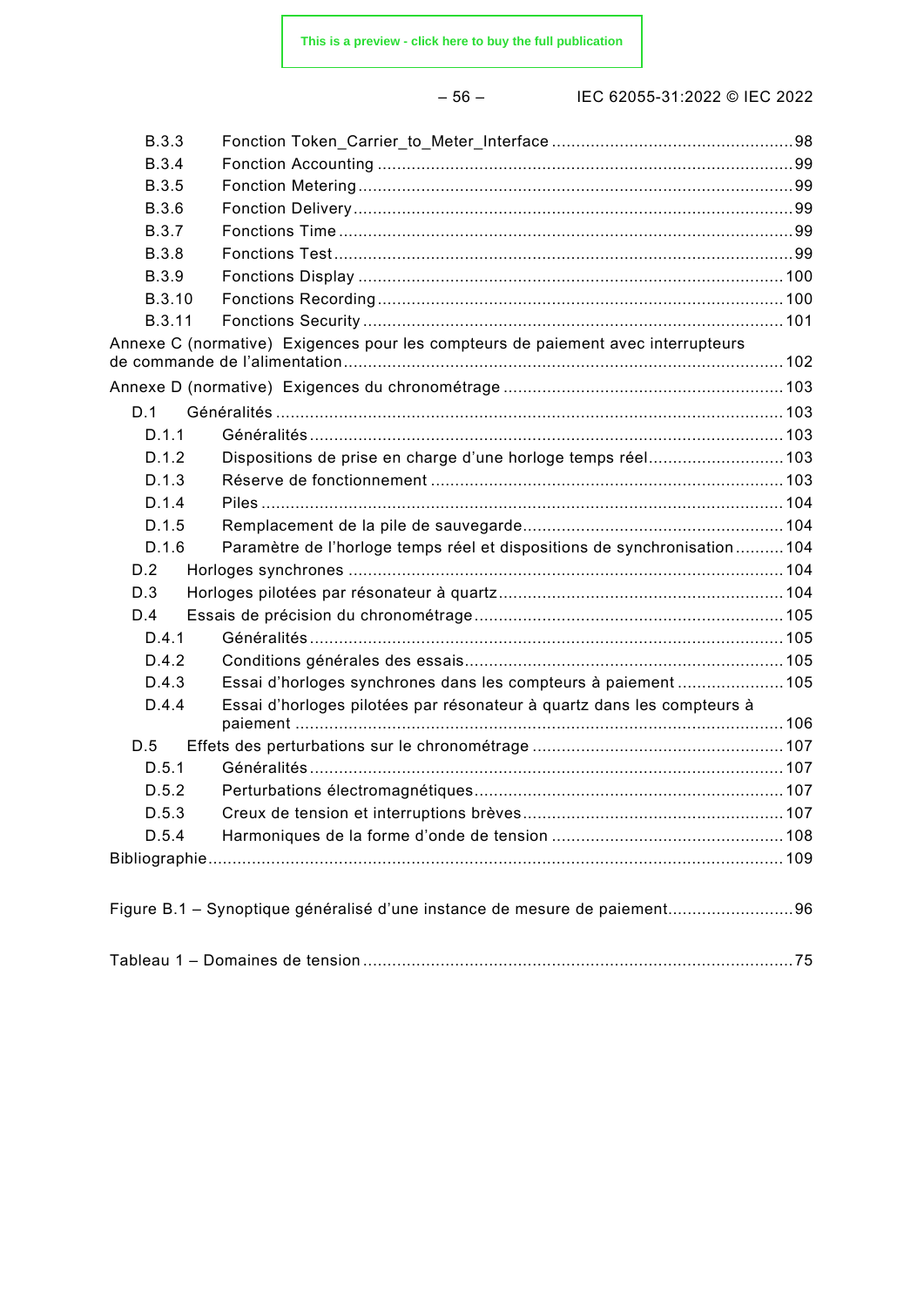IEC 62055-31:2022 © IEC 2022 – 57 –

#### COMMISSION ÉLECTROTECHNIQUE INTERNATIONALE

\_\_\_\_\_\_\_\_\_\_\_\_

#### **ÉQUIPEMENTS DE COMPTAGE DE L'ÉLECTRICITÉ – SYSTÈMES À PAIEMENT –**

#### **Partie 31: Exigences particulières – Compteurs statiques à paiement d'énergie active (classes 0,5, 1 et 2)**

#### AVANT-PROPOS

- <span id="page-21-0"></span>1) La Commission Electrotechnique Internationale (IEC) est une organisation mondiale de normalisation composée de l'ensemble des comités électrotechniques nationaux (Comités nationaux de l'IEC). L'IEC a pour objet de favoriser la coopération internationale pour toutes les questions de normalisation dans les domaines de l'électricité et de l'électronique. A cet effet, l'IEC – entre autres activités – publie des Normes internationales, des Spécifications techniques, des Rapports techniques, des Spécifications accessibles au public (PAS) et des Guides (ci-après dénommés "Publication(s) de l'IEC"). Leur élaboration est confiée à des comités d'études, aux travaux desquels tout Comité national intéressé par le sujet traité peut participer. Les organisations internationales, gouvernementales et non gouvernementales, en liaison avec l'IEC, participent également aux travaux. L'IEC collabore étroitement avec l'Organisation Internationale de Normalisation (ISO), selon des conditions fixées par accord entre les deux organisations.
- 2) Les décisions ou accords officiels de l'IEC concernant les questions techniques représentent, dans la mesure du possible, un accord international sur les sujets étudiés, étant donné que les Comités nationaux de l'IEC intéressés sont représentés dans chaque comité d'études.
- 3) Les Publications de l'IEC se présentent sous la forme de recommandations internationales et sont agréées comme telles par les Comités nationaux de l'IEC. Tous les efforts raisonnables sont entrepris afin que l'IEC s'assure de l'exactitude du contenu technique de ses publications; l'IEC ne peut pas être tenue responsable de l'éventuelle mauvaise utilisation ou interprétation qui en est faite par un quelconque utilisateur final.
- 4) Dans le but d'encourager l'uniformité internationale, les Comités nationaux de l'IEC s'engagent, dans toute la mesure possible, à appliquer de façon transparente les Publications de l'IEC dans leurs publications nationales et régionales. Toutes divergences entre toutes Publications de l'IEC et toutes publications nationales ou régionales correspondantes doivent être indiquées en termes clairs dans ces dernières.
- 5) L'IEC elle-même ne fournit aucune attestation de conformité. Des organismes de certification indépendants fournissent des services d'évaluation de conformité et, dans certains secteurs, accèdent aux marques de conformité de l'IEC. L'IEC n'est responsable d'aucun des services effectués par les organismes de certification indépendants.
- 6) Tous les utilisateurs doivent s'assurer qu'ils sont en possession de la dernière édition de cette publication.
- 7) Aucune responsabilité ne doit être imputée à l'IEC, à ses administrateurs, employés, auxiliaires ou mandataires, y compris ses experts particuliers et les membres de ses comités d'études et des Comités nationaux de l'IEC, pour tout préjudice causé en cas de dommages corporels et matériels, ou de tout autre dommage de quelque nature que ce soit, directe ou indirecte, ou pour supporter les coûts (y compris les frais de justice) et les dépenses découlant de la publication ou de l'utilisation de cette Publication de l'IEC ou de toute autre Publication de l'IEC, ou au crédit qui lui est accordé.
- 8) L'attention est attirée sur les références normatives citées dans cette publication. L'utilisation de publications référencées est obligatoire pour une application correcte de la présente publication.
- 9) L'attention est attirée sur le fait que certains des éléments de la présente Publication de l'IEC peuvent faire l'objet de droits de brevet. L'IEC ne saurait être tenue pour responsable de ne pas avoir identifié de tels droits de propriété et averti de leur existence.

L'IEC 62055-31 a été établie par le comité d'études 13 de l'IEC: Comptage et pilotage de l'énergie électrique. Il s'agit d'une Norme internationale.

Cette seconde édition annule et remplace la première édition parue en 2005. Cette édition constitue une révision technique.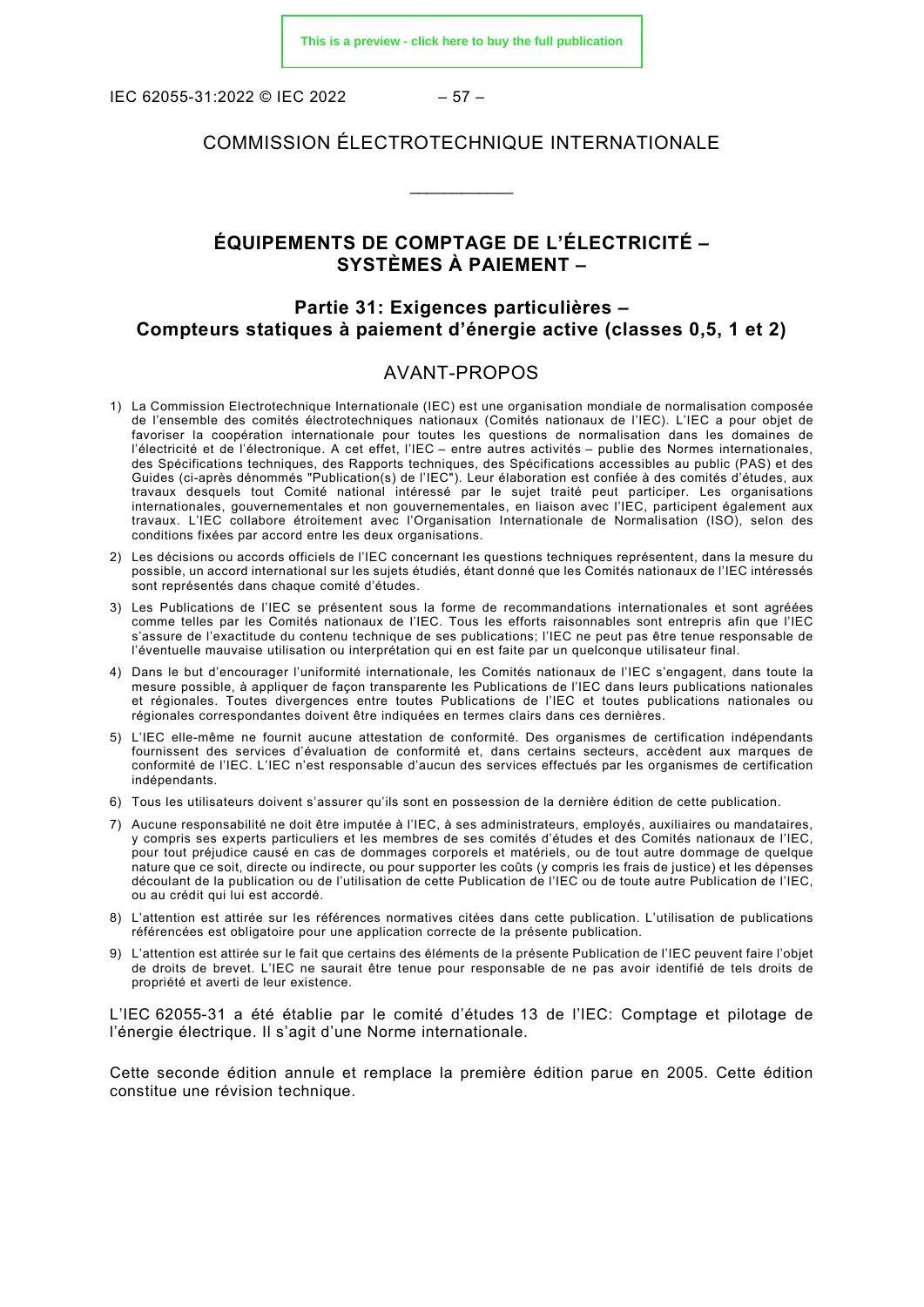– 58 – IEC 62055-31:2022 © IEC 2022

Cette édition inclut les modifications techniques majeures suivantes par rapport à l'édition précédente:

- a) modification du titre;
- b) suppression du contenu de l'Annexe C concernant les exigences relatives à l'interrupteur de commande de l'alimentation et ajout de la référence à l'IEC 62052-31:2015 qui contient les exigences pertinentes.

Le texte de cette Norme internationale est issu des documents suivants:

| Projet       | Rapport de vote |
|--------------|-----------------|
| 13/1864/FDIS | 13/1866/RVD     |

Le rapport de vote indiqué dans le tableau ci-dessus donne toute information sur le vote ayant abouti à son approbation.

La langue employée pour l'élaboration de cette Norme internationale est l'anglais.

Le présent document a été rédigé selon les Directives ISO/IEC, Partie 2, il a été développé selon les Directives ISO/IEC, Partie 1 et les Directives ISO/IEC, Supplément IEC, disponibles sous www.iec.ch/members experts/refdocs. Les principaux types de documents développés par l'IEC sont décrits plus en détail sous [www.iec.ch/standardsdev/publications.](http://www.iec.ch/standardsdev/publications)

Une liste de toutes les parties de la série IEC 62055, publiées sous le titre général *Equipements de comptage de l'électricité – Systèmes à paiement*, peut être consultée sur le site web de l'IEC.

Le comité a décidé que le contenu du présent document ne sera pas modifié avant la date de stabilité indiquée sur le site web de l'IEC sous [webstore.iec.ch](https://webstore.iec.ch/?ref=menu) dans les données relatives au document recherché. A cette date, le document sera:

- reconduit,
- supprimé,
- remplacé par une édition révisée, ou
- amendé.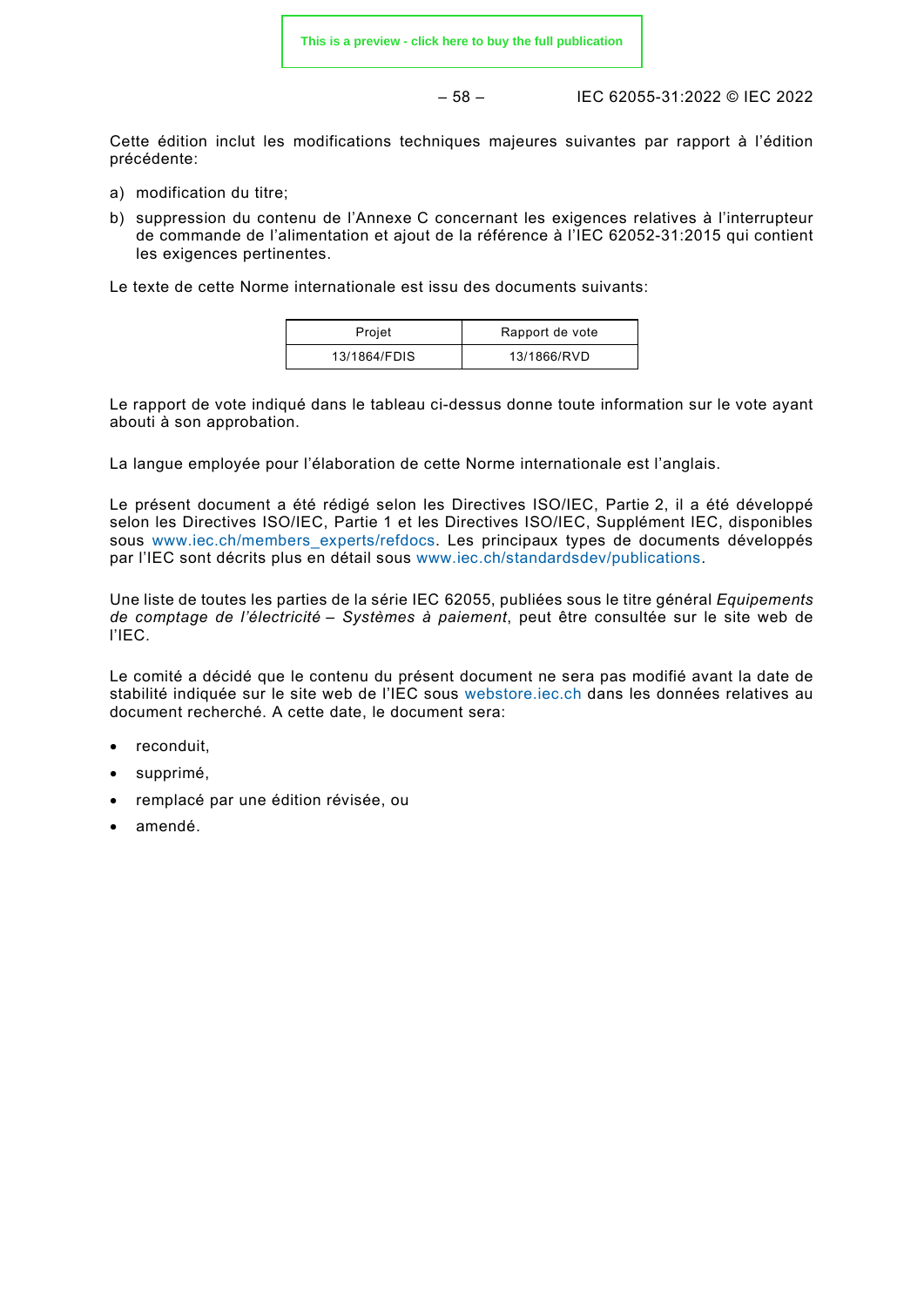<span id="page-23-0"></span>IEC 62055-31:2022 © IEC 2022 – 59 –

#### INTRODUCTION

Les compteurs à paiement sont utilisés dans des situations où la fourniture d'énergie électrique à une charge peut être coupée ou son rétablissement activé par le compteur à paiement en fonction d'un tarif de paiement ayant fait l'objet d'un accord entre le client et le fournisseur. Le compteur à paiement fait partie d'un système utilisant des supports de jeton pour transmettre les informations de paiement sous forme de jetons entre le réseau d'un fournisseur et les compteurs à paiement comprenant le processus de comptabilité du compteur.

Le principal objectif de la présente édition est de s'aligner sur les exigences introduites dans l'IEC 62052-31:2015 relative à la sécurité des compteurs.

Les fonctions d'un compteur à paiement sont la mesure de l'énergie électrique consommée et la diminution de la valeur de crédit disponible en fonction de la consommation mesurée, et en principe en fonction du temps passé. La valeur de crédit disponible est augmentée à la suite des paiements effectués au fournisseur d'électricité, le processus de comptabilité du compteur calcule en permanence le solde du crédit disponible du client. Lorsque la valeur de crédit disponible a diminué jusqu'à une valeur prédéterminée qui est associée au mode de paiement utilisé, un interrupteur est utilisé pour interrompre l'alimentation de la charge du client. Toutefois, des caractéristiques supplémentaires peuvent exister dans le compteur à paiement, empêchant ou retardant l'ouverture de l'interrupteur, ou limitant toute prochaine consommation à un faible niveau de charge. Ces dispositions "sociales" peuvent inclure la fourniture de dispositions de crédit d'urgence, la possibilité de fonctionnement dans un mode de paiement fixe et l'inhibition des interruptions pendant certaines périodes de temps.

En réponse au paiement (habituellement en numéraire) et en fonction du type de système particulier, le client peut recevoir un jeton à usage unique sur un support de jeton jetable de valeur équivalente, ou bien un support de jeton réutilisable peut être crédité de la valeur du jeton ou le jeton peut être directement transmis au compteur par l'intermédiaire d'un réseau de communication (appelé support de jeton virtuel). Des systèmes de transfert de données "unidirectionnel" et "bidirectionnel" peuvent être utilisés et les supports de jeton peuvent être des dispositifs physiques tels que des cartes à puce ou d'autres dispositifs électroniques ou des cartes magnétiques, des supports de jeton virtuels où les informations de jeton sont transférées par un système de communication distant ou des supports de jeton numériques où des séries de chiffres sont fournies sur un reçu papier et saisies sur le compteur au moyen d'un clavier.

L'IEC 62051:1999, Article 17, donne certains détails de la terminologie du comptage à paiement.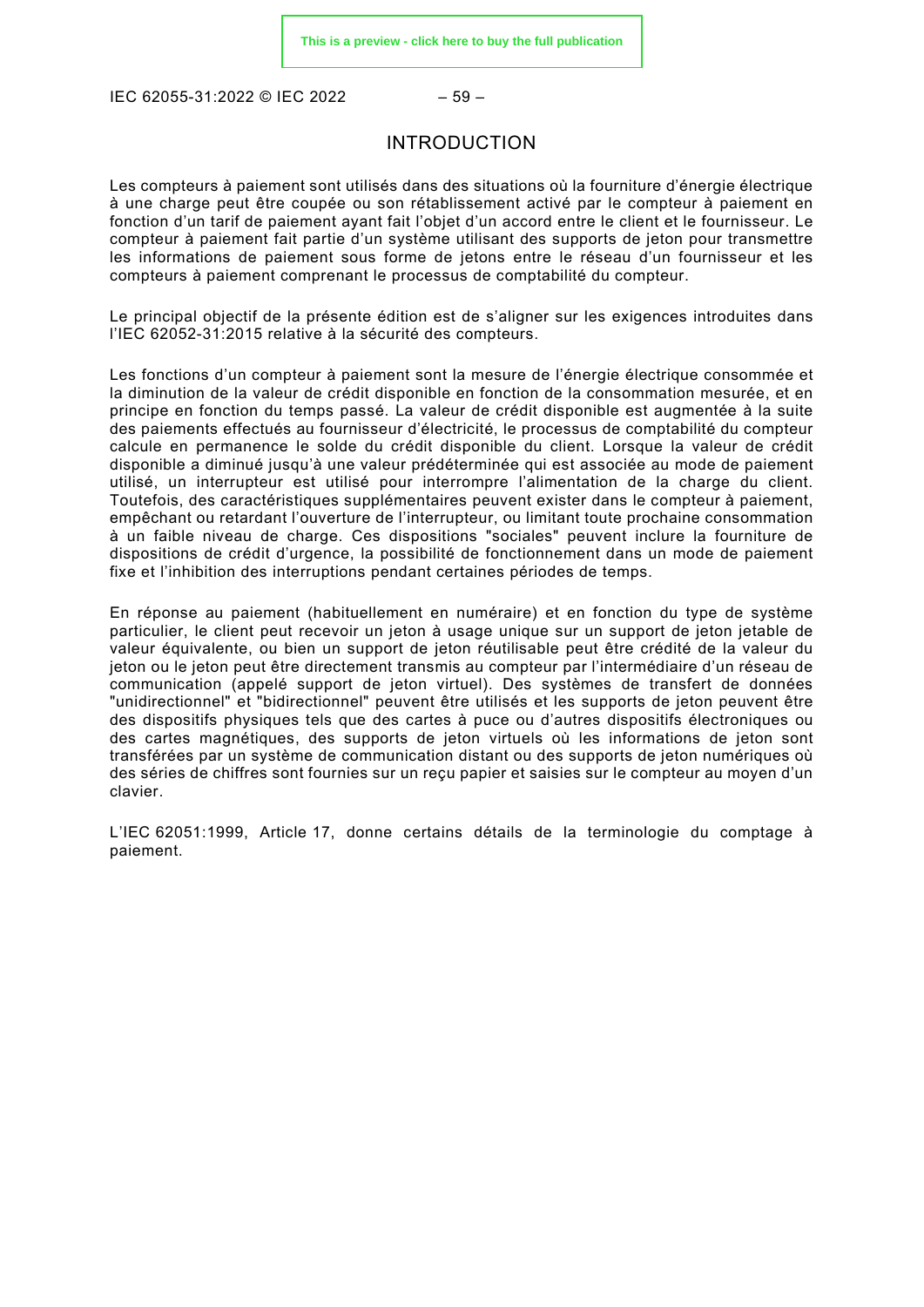– 60 – IEC 62055-31:2022 © IEC 2022

#### **ÉQUIPEMENTS DE COMPTAGE DE L'ÉLECTRICITÉ – SYSTÈMES À PAIEMENT –**

#### **Partie 31: Exigences particulières – Compteurs statiques à paiement d'énergie active (classes 0,5, 1 et 2)**

#### <span id="page-24-0"></span>**1 Domaine d'application**

La présente partie de l'IEC 62055 s'applique à des compteurs à paiement statiques de wattheures nouvellement fabriqués de classe de précision 0,5, 1 et 2 pour raccordement direct, pour la mesure de la consommation d'énergie électrique en courant alternatif d'une fréquence allant de 45 Hz à 65 Hz, incluant un interrupteur de commande de l'alimentation ayant pour but d'interrompre ou de rétablir la fourniture d'électricité à la charge en fonction de la valeur courante du crédit disponible maintenu dans le compteur à paiement. Elle ne s'applique pas aux compteurs à paiement statiques de wattheures dont la tension entre bornes de raccordement dépasse 1 000 V (tension entre phases pour les compteurs de systèmes polyphasés).

Elle s'applique aux compteurs à paiement pour applications intérieures utilisées dans des conditions climatiques normales, là où le compteur à paiement est monté comme en service normal (c'est-à-dire avec un socle correspondant spécifié, le cas échéant).

Les compteurs à paiement constituent des mises en œuvre de tous les éléments fonctionnels principaux incorporés dans une enceinte unique, avec un socle correspondant spécifié. Il existe également des installations de comptage à paiement à dispositifs multiples, dans lesquelles les divers éléments fonctionnels principaux, par exemple l'élément de mesure, l'unité d'interface utilisateur, l'interface de support de jeton et l'interrupteur de commande de l'alimentation, sont mis en œuvre dans plusieurs enceintes, ce qui implique des interfaces supplémentaires.

Les exigences fonctionnelles qui s'appliquent aux compteurs à paiement sont également définies dans le présent document, et comprennent des exigences fonctionnelles informatives de base et des essais pour le mode de fonctionnement par prépaiement de l['Annexe A.](#page--1-2) Des marges sont prévues pour le domaine relativement large de caractéristiques, options, aides actives et mises en œuvre qui peuvent exister en pratique. La nature et les fonctionnalités diverses des compteurs à paiement empêchent une spécification exhaustive de méthodes d'essai détaillées pour toutes ces exigences. Dans ce cas toutefois, les exigences sont mentionnées de telle manière que des essais puissent ensuite être formulés pour respecter et valider la fonctionnalité spécifique du compteur à paiement soumis à essai.

Le présent document ne traite pas de la fonctionnalité spécifique ou des exigences de performance concernant la protection des circuits, l'isolation ou des objectifs similaires qui peuvent être spécifiés en référence à d'autres spécifications ou normes. Les exigences de sécurité supprimées de l'Edition 1.0 ont été remplacées par des références aux exigences de sécurité, qui se trouvent à présent dans l'IEC 62052-31:2015, qui est la norme de sécurité produit des compteurs électriques nouvellement fabriqués. Les essais de sécurité en service (in-service safety testing – ISST) ne sont pas couverts par l'IEC 62052-31:2015 et cèdent la place aux meilleures pratiques du pays, habituellement comme extension des essais en service (in-service testing – IST) existants concernant la stabilité métrologique.

Le présent document ne traite pas des exigences logicielles. Le présent document traite uniquement des exigences d'essai de type. Pour les essais d'acceptation, les exigences données dans l'IEC 62058-11:2008 et l'IEC 62058-31:2008 peuvent être utilisées.